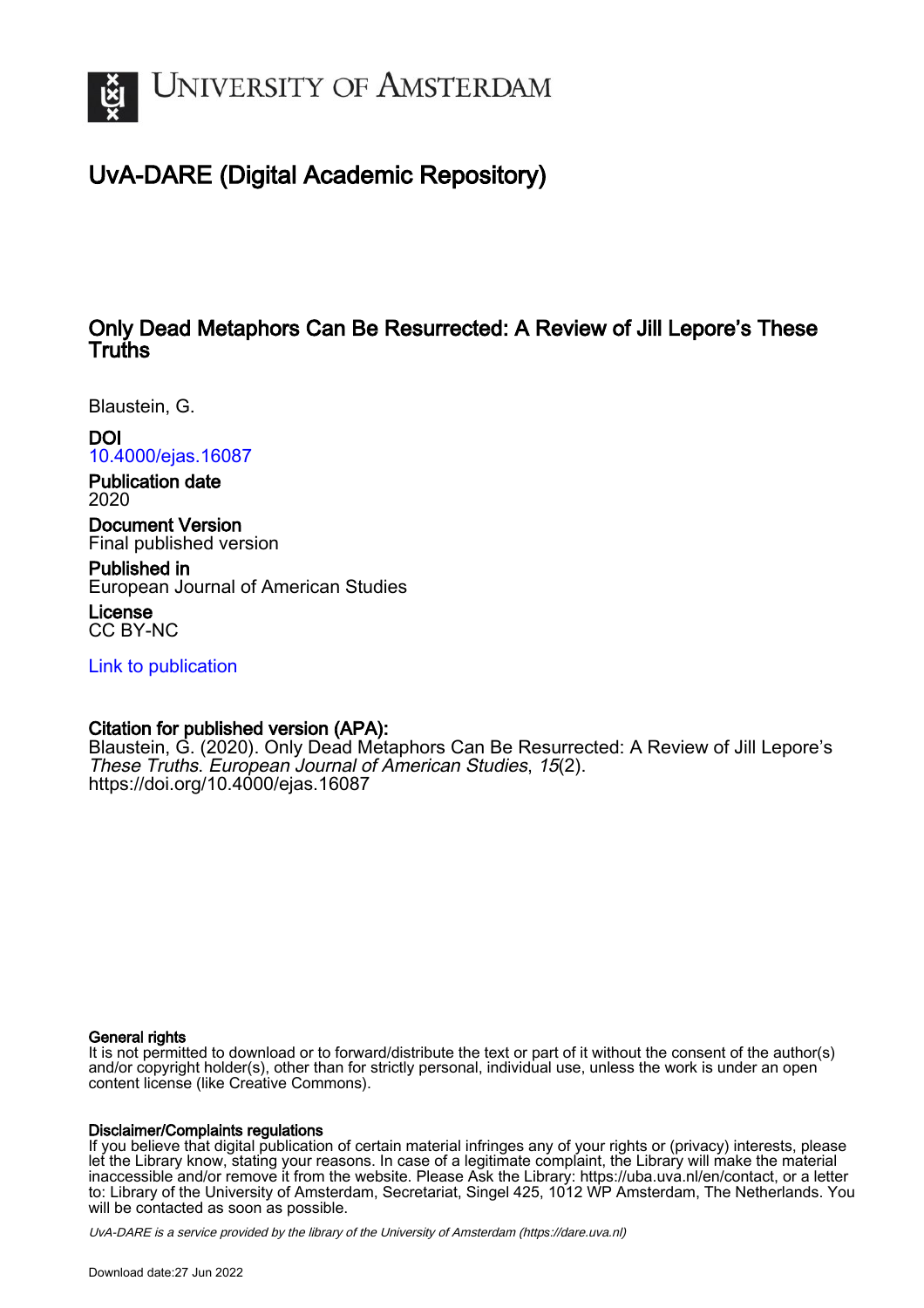

# **European journal of American studies**

**15-2 | 2020** Summer 2020

# Only Dead Metaphors Can Be Resurrected: A Review of Jill Lepore's *These Truths*

## George Blaustein



#### Electronic version

URL:<https://journals.openedition.org/ejas/16087> DOI: 10.4000/ejas.16087 ISSN: 1991-9336

Publisher European Association for American Studies

#### Electronic reference

George Blaustein, "Only Dead Metaphors Can Be Resurrected: A Review of Jill Lepore's *These Truths*", *European journal of American studies* [Online], 15-2 | 2020, Online since 30 June 2020, connection on 08 July 2021. URL: http://journals.openedition.org/ejas/16087 ; DOI: https://doi.org/10.4000/ejas.16087

This text was automatically generated on 8 July 2021.

Creative Commons License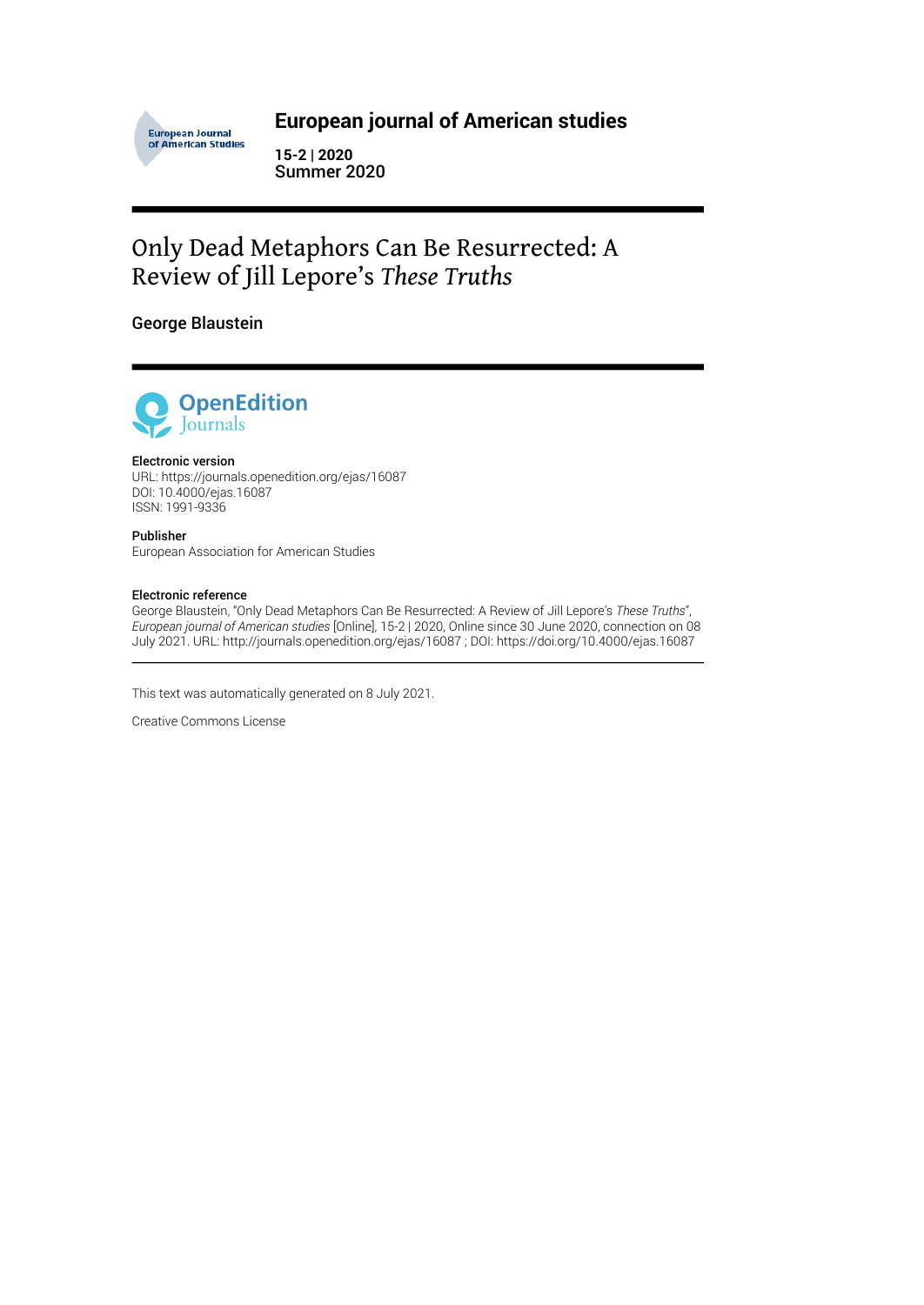# Only Dead Metaphors Can Be Resurrected: A Review of Jill Lepore's *These Truths*

George Blaustein

- 1 Historical narratives of the United States have never not been shaped by an anxiety about the end of it all. Will we, in the end, sink or soar? Are we a new Rome or a new Zion? Even the driest textbook turns lofty on its final page. Nor have such narratives ever been without a corresponding civic intention, stated or unstated: the point is to push the ending back awhile, to ensure a futurity for the American experiment, *to endure*.
- 2 Most textbooks push that ending back by returning, in those final pages that few students ever read, to founding principles—to the truths expressed in the Declaration of Independence, say, or in the Constitution's preamble—and concluding with the hope that American reality will one day meet them. If the historian is committed to democracy, as most textbook writers are, then the agents of history are presumed to be "the people." We the people need a national history because, after all, America still exists, and the course of our history will depend, tautologically, on *us*—the same us that is also, in theory, history's readers. The textbook, like the jeremiad, recalls founding ideals and chastises the present for not living up to them. As Sacvan Bercovitch argued, both the Jeremiah doing the yelling and the listeners doing the hearing are already in on the rhetoric. We know, implicitly, that the yelling lets us carry on.<sup>[1](#page-17-0)</sup>
- <span id="page-2-0"></span>3 It is intriguing to imagine a narrative that altogether relinquishes this generic civic obligation. It could be structured around a frank acknowledgement of American decay. Perhaps write of America not as something "great" but as something small, tawdry, and provisional. Admit that the Constitution is a terrible scripture. Give up on newness and jump straight to American age. Or write American history as if from thousands of years in the future. Mark Twain played this melancholy game while touring ruins in Europe and the Holy Land, in 1867, two years after the Civil War. The ruins made him wonder,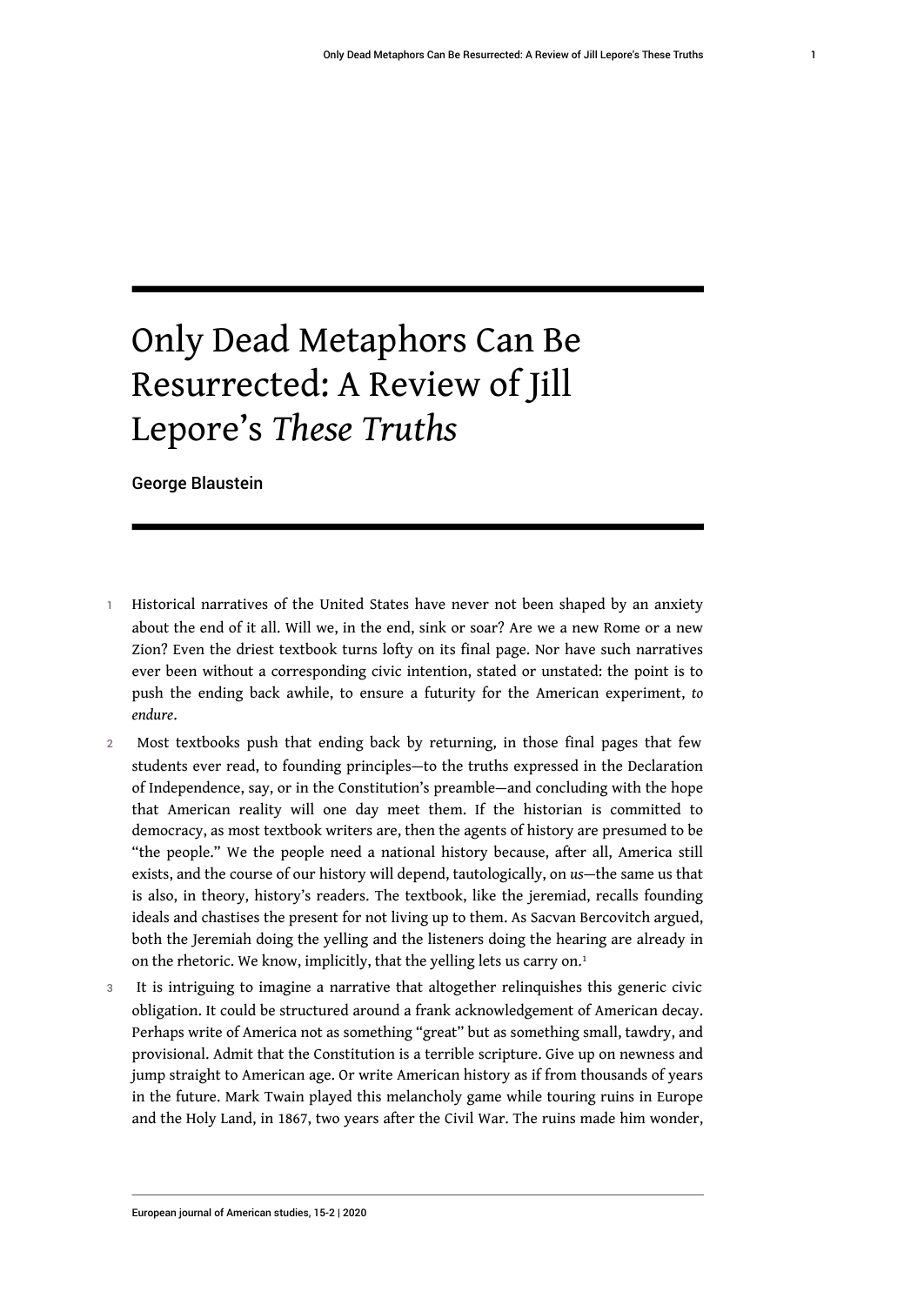"What may be left of General Grant's great name forty centuries hence?" So he conjured this helpful entry from an "Encyclopedia for A.D. 5868":

<span id="page-3-0"></span>URIAH S. (or Z.) GRAUNT—popular poet of ancient times in the Aztec provinces of the United States of British America. Some authors say flourished about A.D. 742; but the learned Ah-ah Foo-foo states that he was a contemporary of Scharkspyre, the English poet, and flourished about A.D. 1328, some three centuries after the Trojan war instead of before it. He wrote "Rock me to Sleep, Mother."

- 4 My favorite detail is the deadpan clarification that "Graunt" flourished "some three centuries after the Trojan war *instead of before it*"—a glimmer of what else one would learn from this future Encyclopedia of error and inversion.<sup>[2](#page-18-0)</sup>
- 5 But we are all condemned to live in the present, and the present seems like an apocalyptic moment for the American historical narrative, at least of the textbook variety. A unique national future cannot be presumed, and not only because a future in general cannot be presumed. The veil has been drawn back: the history of the United States is cut from the same cloth as everything else. It is dismal to admit that American history is continuous with history's general "panorama of sin and suffering." That was Hegel's phrase for the basic human experience of worldly time, before the historian steps in to lift a narrative out of it.[3](#page-18-1)

<span id="page-3-1"></span> $6 + * * *$ 

- <sup>7</sup>*These Truths: A History of the United States* is the eleventh of the prolific historian Jill Lepore's twelve books, a number that includes one co-authored work of historical fiction. This one is her most ambitious. It is also a throwback to an older genre: the national history. "I wrote this book," she writes with candor and caveat, "because writing an American history from beginning to end and across that divide hasn't been attempted in a long time, and it's important, and it seemed worth a try."[4](#page-18-2) It is worth a try! And *These Truths* may take its place as a standard history, partly because of its pedigree—Harvard and the *New Yorker*—and partly because of its elegance and digestibility.
- <span id="page-3-2"></span>8 It is not entirely true that such an American history "hasn't been attempted in a long time," but as a textbook, or textbookish antidote to textbooks, the book is notable for making its civic purpose explicit rather than implicit, and for its more direct acknowledgment of political urgency. "The United States is founded on a set of ideas," Lepore writes, "but Americans have become so divided that they no longer agree, if they ever did, about what those ideas are, or were." So *These Truths* is "meant to double as an old-fashioned civics book, an explanation of the origins and ends of democratic institutions, from the town meeting to the party system, from the nominating convention to the secret ballot, from talk radio to Internet polls" (xviii-xix). The book's outermost frame is a yes-or-no question: "Can a political society really be governed by reflection and election, by reason and truth, rather than by accident and violence, by prejudice and deceit?" (xiv). This is a loaded question, the only acceptable answers being *yes*, *maybe*, and *I hope so.* (In fact *These Truths* will arrive, maybe despite itself, at a remarkably bleak assessment of present-day national political resources.) The book's real task is to demonstrate that history, when animated in a particular way, can lift us toward a humane or enlightened politics. Read me, it whispers, and you will be equipped to steer the ship of state through the storm.
- 9 It is no easy thing, nowadays, to tell an inspiriting national history. Lepore's attempt has received admiring reviews and critical reviews. The criticisms are usually about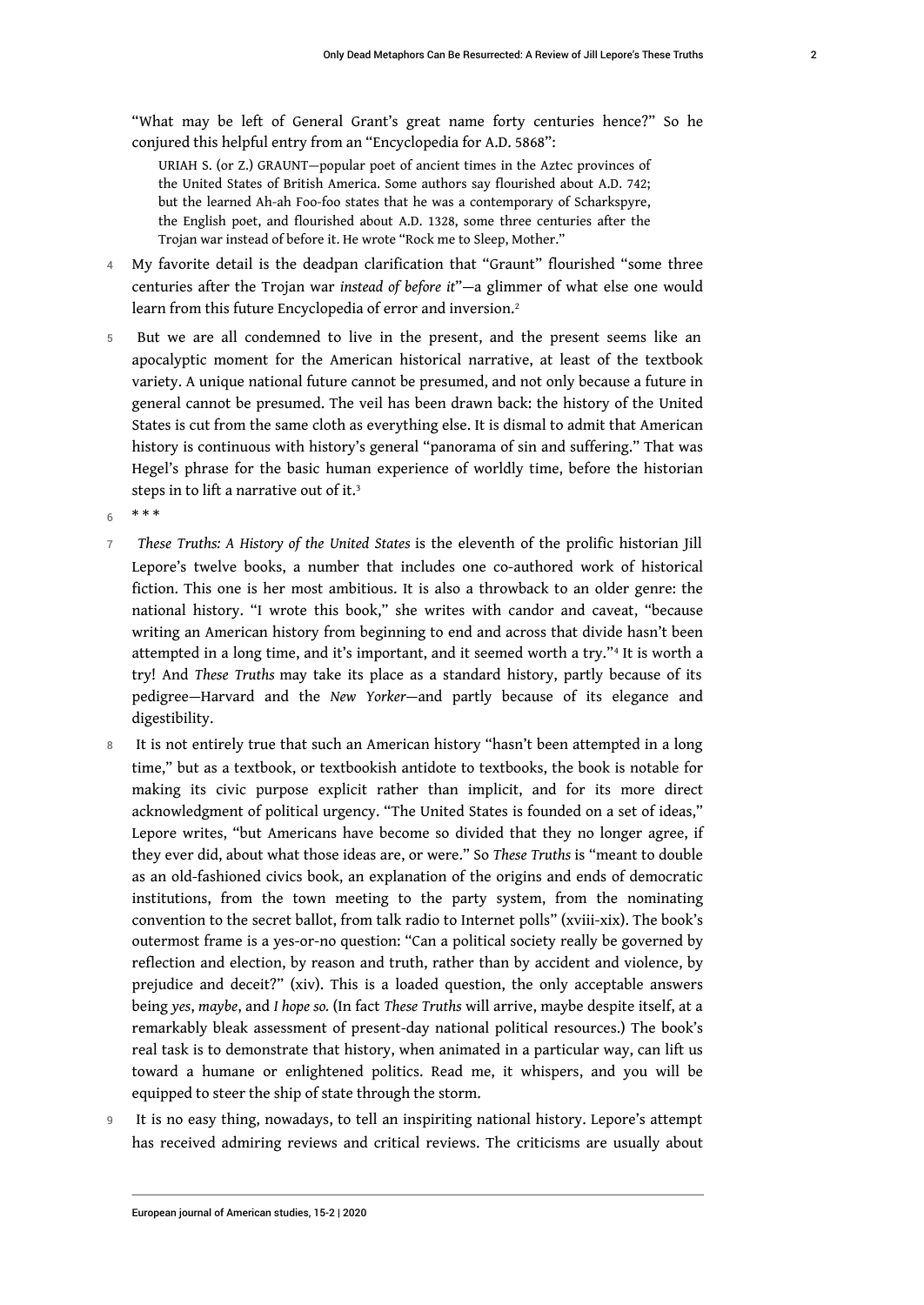what is muted or left out—voices, regions, whole methodologies and historical processes. For Christine DeLucia, the core flaw is methodological: Lepore's exclusive "reliance on written literacy and record-keeping as powerful determinants of history and memory" blinds her to indigenous historiography and to "non-textual knowledge systems and cross-cultural translation," and leaves the book without fully-rendered indigenous voices. For Richard White, the flaws are methodological as well as stylistic. Lepore's inattention to political economy as a decisive factor in history makes her account cursory and superficial, especially of the Gilded Age and the histories of the West and Midwest. The style of the book, meanwhile, crystallizes a lamentable "New Yorkerization of American history."[5](#page-18-3)

<span id="page-4-0"></span>10 My concern here is not the book's exclusions, exactly, nor its more-or-less familiar ideological project. By now, most respectable college-level textbooks already have the same liberal-progressive oomph, and the same aspiration toward enlightened consensus. What is remarkable about *These Truths* is its storytelling, the structure it grafts onto the past, its attempt to revive national history as a serious genre—in other words, its narrative form. It represents the pinnacle of contemporary liberal nationalist history-writing. If we seek an anatomy of that historiography, and if we want to know its limits, *These Truths* is a good place to look. It is an occasion to ask what national history *is*, and what it is *for*.

## I.

- <sup>11</sup>Historical narratives need a beginning, and *These Truths* begins, as it must, with conquest and catastrophe. "We saw naked people," Columbus wrote in his diary, describing the Taíno people on the island he called Hispaniola. The Taíno, Lepore notes, had no writing; "they sang their laws, and they sang their history." The context is soon saturated by colonization, slaughter, and disease. "There were about three million people on that island … when Columbus landed; fifty years later, there were only five hundred; everyone else had died, their songs unsung."
- 12 So begins Part I, "THE IDEA, 1492-1799." It starts with European colonization and will arrive at revolution and the national founding. A book like this cannot convey the fullness of colonial devastation, but only gesture with solemnity toward the exponential horror. "Meanwhile, the people of the New World: they died by the hundreds, they died by the thousands, by the tens of thousands, by the hundreds of thousands, by the tens of millions." English and French colonization followed Spanish and Portuguese; Lepore invokes the 17th-century English vicar Samuel Purchas, whose history of the world suggested that Europeans' "literall advantage" explained their colonial dominance in America (13). Literacy itself, in other words, enters the narrative as one more tool of subjection. The legal and historical foundations of what will become the United States lie here, in slavery above all. "In one of the more unsettling ironies of American history," Lepore writes of colonial Virginia, "laws drafted to justify slavery and to govern slaves also codified new ideas about liberty and the government of the free" (48). There is nary an American branch without that root.
- 13 The workings of oppression nevertheless give way, over three centuries, to revolution and, by the end of the period, to an antislavery impulse that has become its own moral force in history. By the 1780s the institution of slavery "had begun to break, like a plane of glass streaked with cracks but not yet shattered" (105). This progression from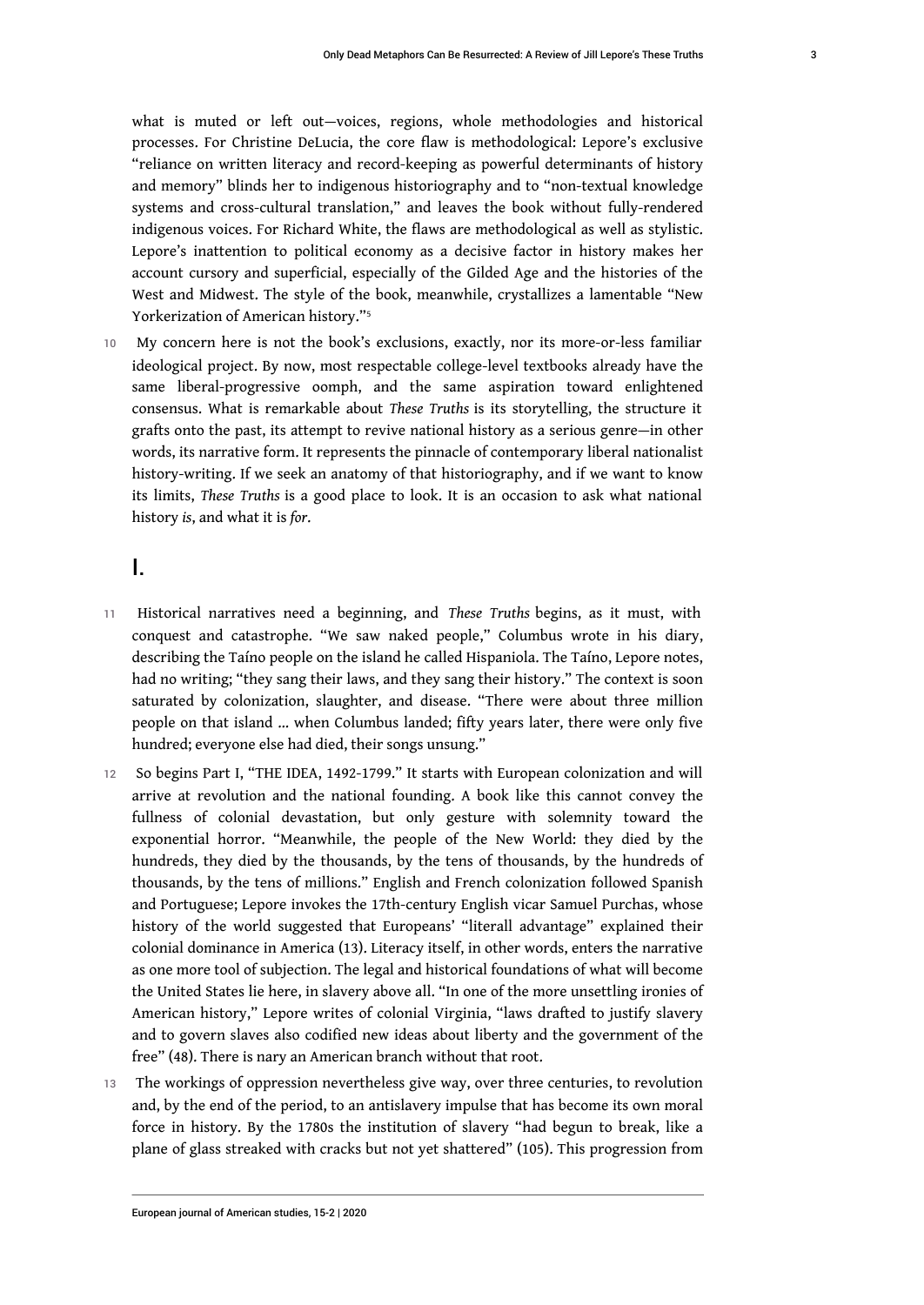the darkness of point A to the promise of point B hinges on a central claim: "long before American independence was thought of, or even thinkable, a revolutionary tradition was forged, not by the English in America, but by Indians waging wars and slaves waging rebellions. They revolted again and again and again. Their revolutions came in waves that lashed the land" (55). Most of these revolutions were unrealized in their own era and aren't detailed in Lepore's account. But proleptic revolution is always present, as an ambient potential. One proof of that potential is the fact that European colonies had to operate, in effect, as massive counterinsurgency regimes.

- <span id="page-5-0"></span>14 With that origin of a revolutionary tradition in place, what we call "the American Revolution" thus becomes a white man's pale borrowing from it, an etiolated version of more radical uprisings and insurgencies. After slave rebellions rocked New York in the 1730s and 1740s, white colonists in turn rebelled against the royal government, but they did so only in order to defend the racial order. "One kind of rebellion was celebrated, the other suppressed—a division that would endure," Lepore writes. "In American history, the relationship between liberty and slavery is at once deep and dark: the threat of black rebellion gave license to white political opposition" ([6](#page-18-4)4).<sup>6</sup> White Virginians, meanwhile, articulated abstract rights in order to defend their nonabstract prerogatives as slaveowners. "Inevitably, slavery cast its long and terrible shadow over these statements of principle," Lepore writes of the 1776 Virginia Declaration of Rights and Form of Government, whose author, George Mason, owned slaves; "slavery, in fact, had made those statements of principle possible" (96). That the American Revolution was in fact such a borrowing would not have been clear to Thomas Jefferson, but it can be clear to us.
- <span id="page-5-1"></span>15 Call it a morally absurd irony, a contradiction, a paradox, a crime—it has been central to serious American historiography for decades.[7](#page-18-5) The Revolution would not have happened as it did, the Constitution would not have emerged as it did, without the political economy of slavery there as a precondition and to some degree a cause. Jefferson's ideas depended on enslaved labor, insofar as slavery made possible his freedom to have ideas at all. *These Truths* does not have to re-grapple with such questions in any sustained *analytical* way, because the predicament itself can be conveyed with the show-don't-tell sharpness of anecdote: James Madison, author of the Constitution, buys a copy of *Leviathan* in 1782, the same moment he was "short of cash and complaining that he would soon be 'under the necessity of selling a negro'" (106).
- 16 But *These Truths* is a national history, and it has to draw at least some inspiration from the founding. The irony must be transcended. Positing a broader "revolutionary tradition" that emerged organically out of the histories of colonization and slavery—a tradition forged "by Indians waging wars and slaves waging rebellions"—lets Lepore fold even the American Revolution, with all its irony and hypocrisy, into a nobler story. "The American political tradition was forged by philosophers and by statesmen, by printers and by writers, and it was forged, too, by slaves" (64). The narrative of Part I and thus the founding of the United States—can encompass, that is to say, the revolutions that were realized and the ones that were not. The reader can hold aloft THE IDEA, because THE IDEA is many things: reason, revolution, independence, emancipation, enlightened self-government, a new beginning. History can begin in chaotic and catastrophic darkness, but ideas can rise above the circumstances of their creation.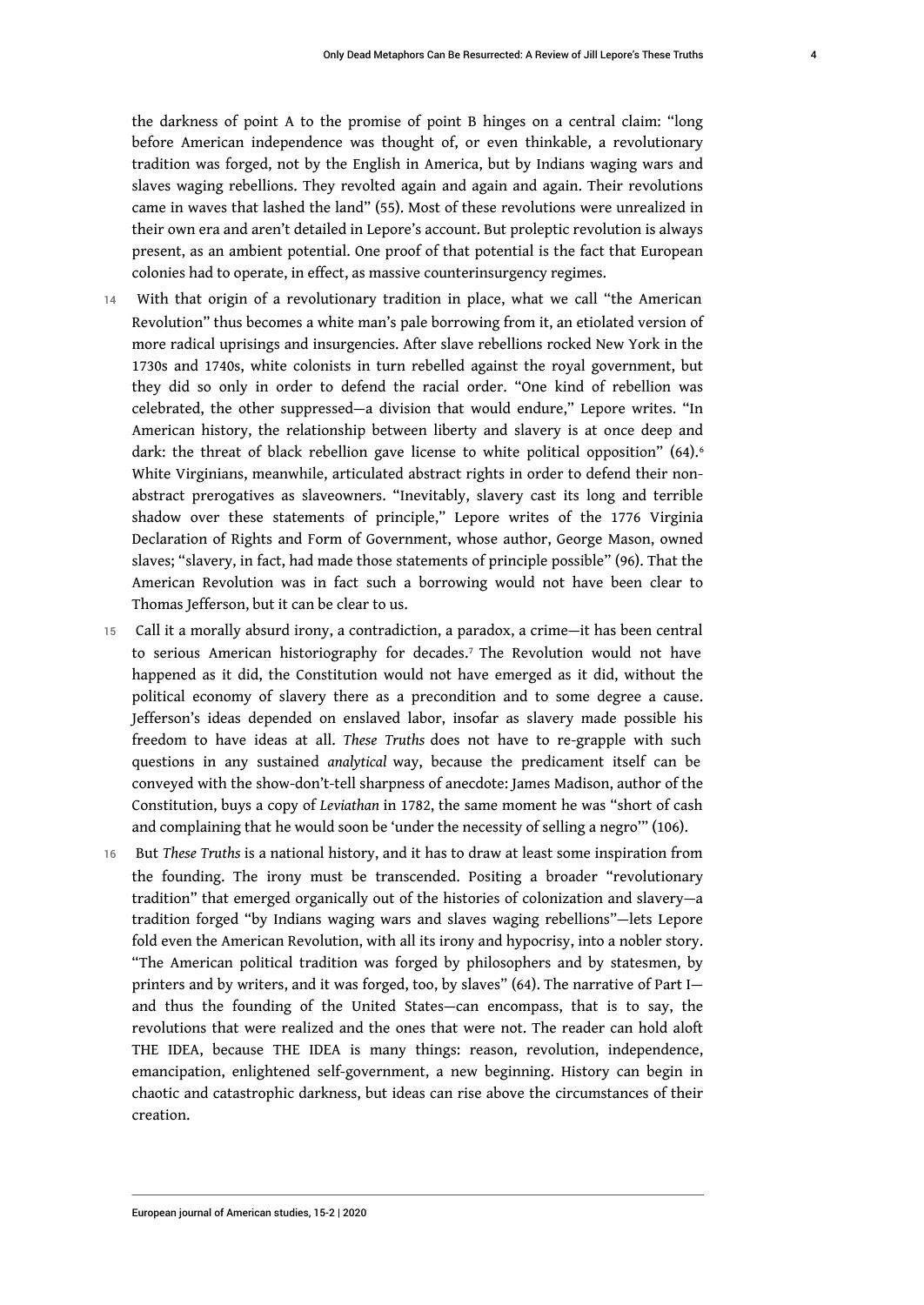- 17 The IDEA will not be fully achieved in the national founding; genuine consummation must remain in the future if the rest of the book is to be necessary and interesting. But the *wished-for-ness* of it makes the narrative all the more thrilling. The Declaration of Independence can now be "a stunning rhetorical feat, an act of extraordinary political courage" (97), even after we know its contradictory origins. The brilliance of the Constitution can outshine the grayness or villainy of its authors and assume mythic proportions: the "giant W" of "We the People" is "as sharp as a bird's claw" (xi). Historical events can now be page-turningly suspenseful: "Ratification proved to be a nail-biter" (128). The era's more radical potentialities, meanwhile, are also given vivid narration; they convey a parallel thrill of expectation. Those as-yet-unrealized revolutions can be incorporated, *narratively if not historically*, into the national aspiration. The "unsettling ironies" of the political prehistory of the United States—the articulations of liberty that depended on slavery—are re-settled into a more open, a more sprawling, and a more heroic plot.
- <span id="page-6-0"></span>18 Heroism itself—individual heroism and moral heroism—has become possible in a way that it was not possible before. As Part I arrives at the actual founding of the United States, its focus falls on family dramas. The latter parts of the book do not. Historical figures who lived in the shadow of the familiar founders are given the spotlight— Benjamin Franklin's sister Jane, for instance. Jane's story conveys the social-historical fact that "girls, like slaves, were hardly ever taught to write (they were, however, taught to read, so that they could read the Bible)"; Jane's story *also* imparts a retrospective grandeur to a formerly-unrecognized individual (59).[8](#page-18-6) The familiar story of George Washington is juxtaposed with the parallel quests of Harry Washington, "who had once been Washington's property." Harry escaped from Mount Vernon to the British side during the revolution, made his way to Sierra Leone, "another unruly republic," and eventually led a rebellion there (147-148). The American founding needs Founders; the ingenuity of Lepore's storytelling is to make Harry Washington a Founder, too. *There* becomes part of the *here*.

 $19$  \* \* \*

- 20 Part I casts the national founding and its colonial prehistory into a particular narrative form. The narrative runs, in effect, on two tracks. One is the grisly epic of colonization, an epic that "raged on," as epics do, one crime after another (34). The other track is the emergence, over three centuries, of a moral sense that can rise above it. Part I, in other words, narrates not only the era's cruelties and contradictions, but also the emergence of our own capacity to recognize them as cruelties and contradictions at all.
- <span id="page-6-1"></span>21 This is an effective way of pulling a redemptive national founding from an otherwise unredeemable past. It acknowledges history's fundamental atrocities but rescues us, in the end, from those fundaments. As a narrative, it adheres to the archetypal plot structure that the historian and theorist Hayden White called a Romance, in his classic study of historiography, *Metahistory: The Historical Imagination in Nineteenth-Century Europe*. "The Romance," White wrote, "is fundamentally a drama of self-identification symbolized by the hero's transcendence of the world of experience, his victory over it, and his final liberation from it." The hero in this case is "the IDEA," and the array of enlightened or emancipatory things contained within it. The Romance "is a drama of the triumph of good over evil, of virtue over vice, of light over darkness, and of the ultimate transcendence of man over the world in which he was imprisoned by the Fall."[9](#page-18-7) Plotting the national founding this way is as much a literary act as it is, strictly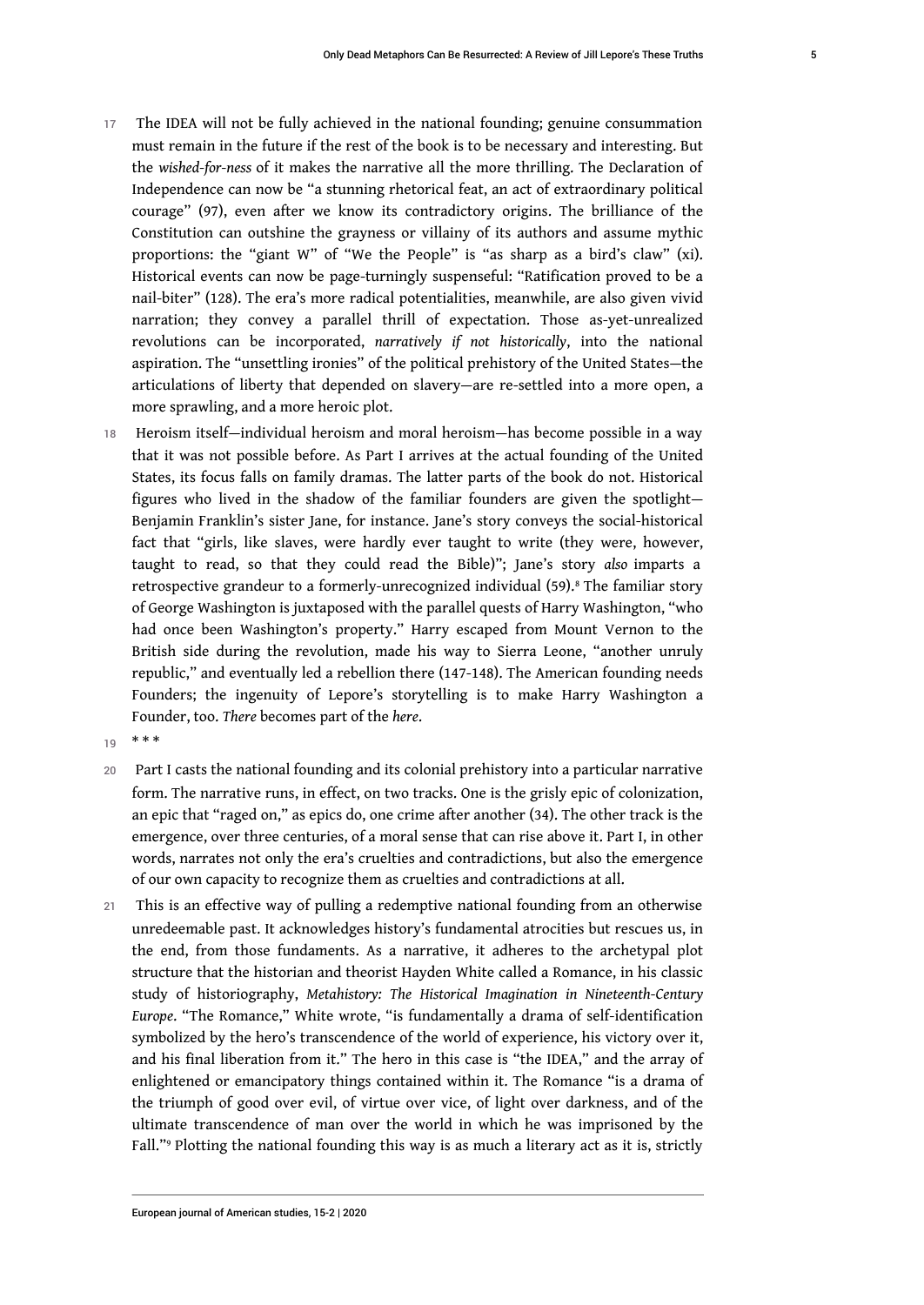speaking, a historical one. It is not the kind of thing one can simply call true or false, although one can certainly argue with it. The *emplotment*, to use White's term, is an act of narrative, a derivation of meaning and drama from the past's warp and woof.

- 22 The colonial prehistory can begin as a chronicle of devastation but become, ultimately, a triumph of light. This romantic frame, with its redemptive ending, makes it possible to approach so terrible a history with something like wonder. It is, after all, marvelous that Harry Washington would so perfectly echo George Washington's pro-slavery revolution with an anti-slavery revolution in Sierra Leone. That the historical record provides such improbably vivid stories—that the national founding *can be emplotted as a Romance at all*—is a marvel unto itself, with hints of providential design. None of it *had to be*; chaos did not *have to* yield to light. Romantic history allows for accidents and miracles. The word "America" was the coinage of a couple mapmakers who happened to read Amerigo Vespucci's account of the New World in 1507. "The name stuck by the merest accident," Lepore writes, while "much else did not last." By the 18th century, "a word on a long-ago map had swelled into an idea."
- <sup>23</sup>Hayden White died in 2018; *Metahistory* appeared in 1973. His main premise was that history is more art than science, that a historical text is, first and finally, a literary artifact. This premise was not the bland observation that historians are "biased"; it was a suggestion about the deeper cognitive and aesthetic structures of historical narrative itself. Any work of history emerges from the alchemy of a historian's expectations or longings, their self-awareness or inner blindness, their prefiguration of past events, their interrogated or uninterrogated theories of how the world's gears turn, their narrative license. There would be no history without that alchemy, no history without that narrative imagination. Moreover, we can only approach historical narrative with language, itself an imperfect (and therefore artful) way of apprehending the world. Good history is good not because it denies these workings of the imagination; it is good because of them.
- <sup>24</sup>The vocabulary of *Metahistory* is well-suited to the task at hand, for *These Truths* is a conspicuously *emplotted* book. One can see affinities, for instance, between Lepore and the 19th-century historian Jules Michelet, who emplotted the French Revolution as a Romance and whose books were similarly vivid. Michelet, White suggests, "conceived his task as a historian to be that of the custodian of the dead, whether they be conceived as good or evil by him, though in the interest finally of serving that justice in which the good are finally liberated from the 'prison' of human forgetfulness by the historian himself."[10](#page-18-8) Lepore would likewise bring the vividness of Romantic quest *even to those who were crushed or silenced in their own era*, precisely because her own historical writing has exhumed them and given them life. As a historian, she is both the custodian of what was, and the deliverer of the Romantic might-have-been.
- <span id="page-7-0"></span><sup>25</sup>There are in fact four grand plots in *These Truths*, one for each of the book's four chronological parts—a Romance, a Tragedy, a Comedy, and a Satire—each with their own implications for the workings of historical change. Within each plot are many voices, contrary moods and episodes, and sub-plottings, which might run counter to the grander arcs, adding tension and pathos to the drama, and thus making the grander arcs all the richer. The four broad emplotments determine what kind of heroism is possible in the world and era being narrated, or whether heroism is possible at all.
- 26 Lepore's work is marked less by a coherent philosophy of history than by a commitment to storytelling. This can read as mystifying or precious, as when she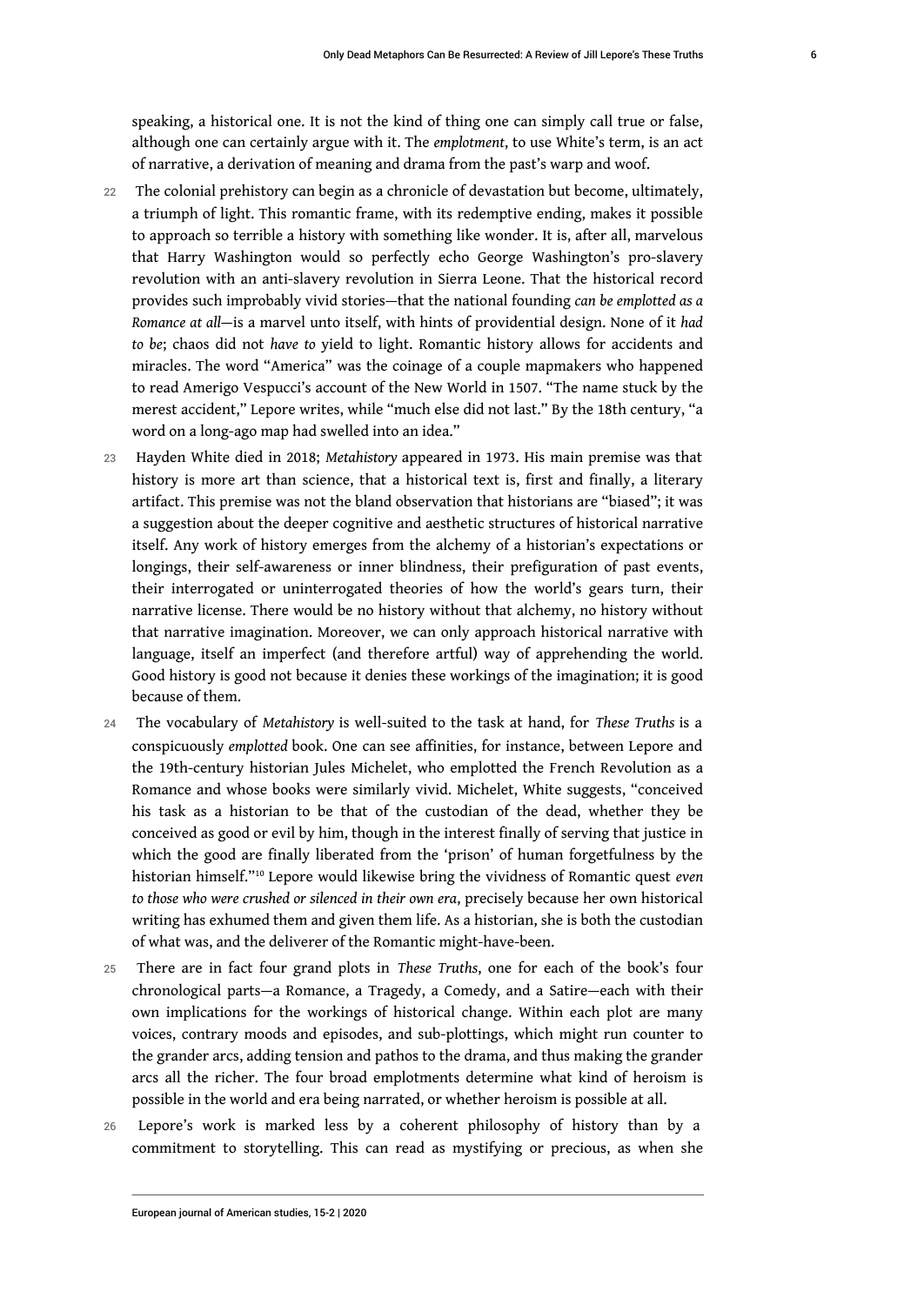describes history as a method: "The work of the historian is not the work of the critic or of the moralist," she writes in the prologue, "it is the work of the sleuth and the storyteller, the philosopher and the scientist, the keeper of tales, the sayer of sooth, the teller of truth." As often happens in a Lepore sentence, the flourish and the treacle pile up and topple. But it is remarkable—poignant even—that into the vacuum of our moment, when the familiar center of the US history textbook no longer holds, there would come a book like this, harkening back to the historical imagination of earlier eras, and throwing everything and the kitchen sink at the problem of national history.

# II.

- 27 Part II of *These Truths* is about "THE PEOPLE, 1800-1865." Emplotting this period as a Tragedy would seem like a more straightforward task than the problem of pulling a Romance from the history of colonization. "The United States was born as a republic and grew into a democracy," Lepore writes, "and, as it did, it split in two, unable to reconcile its system of government with the institution of slavery" (191). Part II chronicles territorial expansion and Indian removal, the market revolution and the dawn of "a distinctively American idea of progress," the political crisis of the 1850s, and finally the Civil War (191). The United States' first major national historian, George Bancroft, enters the drama as something of a prototype for Lepore herself. In 1826, Bancroft proclaimed that "The popular voice is all powerful with us; this is our oracle; this, we acknowledge is the voice of God," and he embarked on a massive, multivolume *History of the United States* in the age of Andrew Jackson. [11](#page-18-9) But he was fated to write Romantic histories in an era that Lepore emplots as Tragic. Bancroft could not see America as "a nation looking down the barrel of its own gun" (238).
- <span id="page-8-0"></span>28 Blindness is a recurring metaphor. THE PEOPLE believe that progress is inevitable, that destiny is manifest. But they cannot see, until it is too late, that cathartic cataclysm is also inevitable. Historical figures who played a part in the Romance here become tragic heroes. When Thomas Jefferson dies in 1826, Sally Hemings takes "a pair of Jefferson's eyeglasses to remember him by—a man of sight, a man of blindness" (186). References to Greek tragedy are explicit. In the wake of the Dred Scott case (1857), in which the Supreme Court declared that blacks could never be citizens, Lepore has Frederick Douglass look on in despair at the tragic hastening of contradictions: "it was as if the nation, like Oedipus of Thebes, had seen that in its own origins lay a curse, and had gouged out its own eyes" (271). Douglass is both an actor in the drama and its chorus. Henry Wadsworth Longfellow—a surrogate narrator, and a mark of the book's *poetic* as opposed to *historical* aspirations—noted in his diary that "the dissolution of the Union goes slowly on … Behind it all I hear the low murmur of the slaves, like the chorus in a Greek tragedy" (301).
- <span id="page-8-1"></span><sup>29</sup>The Civil War is the Tragedy's *agon*, the scene of suffering. It marks, in White's terms, "the fall of the protagonist and the shaking of the world he inhabits," but Tragedy brings "a gain in consciousness for the spectators of the contest. And this gain is thought to consist in the epiphany of the law governing human existence which the protagonist's exertions against the world have brought to pass."[12](#page-18-10) Out of the Civil War comes Lepore's war-weary Abraham Lincoln, his face "sunken and craggy, as chiseled as a sea-swept rock." As he rises to deliver the Second Inaugural Address, "the skies cleared and the sun broke through the clouds" (304).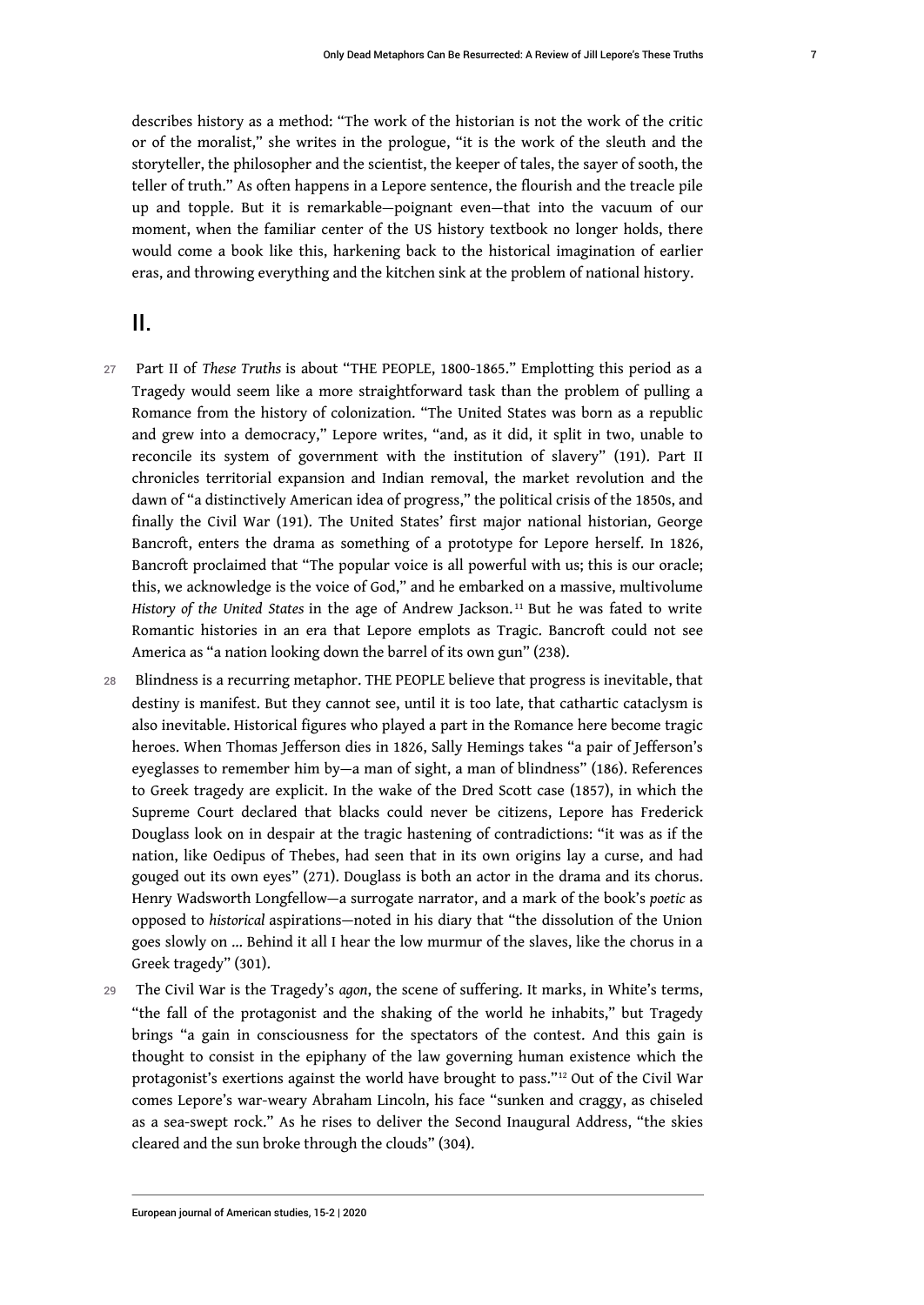- 30 Lincoln himself, in the Second Inaugural Address, emplotted the Civil War in tragic terms: "All dreaded it, all sought to avert it," he observed, and all knew that the slaveholding interest was "somehow the cause of the war." The conflict had its own inexorable logic, producing a result—the "fundamental and astounding" end of slavery —that neither side, in its partial blindness, could see beforehand. "Neither anticipated that the cause of the conflict might cease with or even before the conflict itself should cease." Narrating the war this way gave it meaning in 1865, as it came to an end. The gain in consciousness for Lincoln and his listeners was theological and ideological: Lincoln articulated the theological epiphany that "the Almighty has his own purposes," and heralded the ideological triumph of free labor over the now-purged evil of slavery. [13](#page-18-11)
- <span id="page-9-0"></span><sup>31</sup>The emplotment in *These Truths* is similar to Lincoln's own: the tragic conflict is between sections, or between different visions of progress, or between slavery and freedom. Ironically, this is problem for Lepore's narrative, because Lincoln has already stated the moral of the story, which makes Part II's denouement more summary than history. History, after all, needs retrospect. Tragedy delivered a gain in consciousness to Lincoln's listeners, but the gain in consciousness that it is supposed to deliver to *us*, history's readers, is redundant or at best uncanny. American readers already have the sense that the war was "tragic"—it is there in advance, like a movie we've seen.
- <span id="page-9-1"></span><sup>32</sup>As an alternative, one might position, say, *capitalism* and *democracy* as the forces standing in inexorable conflict. Another theorist of history from the period, Karl Marx, defined the bourgeoisie by that more robustly tragic self-contradiction: the bourgeoisie, according to the *Communist Manifesto*, cannot exist "without constantly revolutionizing the instruments of production, and thereby the relations of productions, and with them the whole relations of society," which would lead dialectically to its demise. (Marx, it so happens, wrote rapturously about Lincoln and the Emancipation Proclamation, and he celebrated Lincoln as a bourgeois figure "*sui generis* in the annals of history." At the same time, he prophesied the bourgeoisie's selfdestruction, emplotting the bourgeoisie's Tragedy within the broader historical Comedy of the proletariat's emergence.[14](#page-18-12)) Lepore's account of the mid-19th century tends to downplay these internal *structural* contradictions. It emphasizes the more straightforward villainies of political violence and territorial expansion, and the novel cacophony of the era's news media, but it is not a decisively tragic account of political economy. The capitalism of that era, in fact, reads as more humane than our era's version, for instance forgiving debts in ways our society no longer does. "A nation of debtors, Americans came to see that most people who fall into debt are victims of the business cycle and not the fate of divine retribution or the wheel of fortune" (226). This looser narration is more about how "Americans" saw things than about the things that structured their seeing. It might stir a nostalgia for a kinder, gentler free labor ideology.
- <sup>33</sup>"*As if* the nation had gouged out its own eyes," Lepore writes—the *as if* hints that Part II is not a *complete* Tragedy but a near-Tragedy or pseudo-Tragedy. (In tropological terms, White would say it operates by simile rather than by a more decisive metonymy.) Narrator and reader enter the drama already looking for things that will be salvaged from the wreck. A vague spirit of democracy is salvaged even as we lament *what the tragically-flawed democracy tragically did to itself*. What the democracy did to *others* is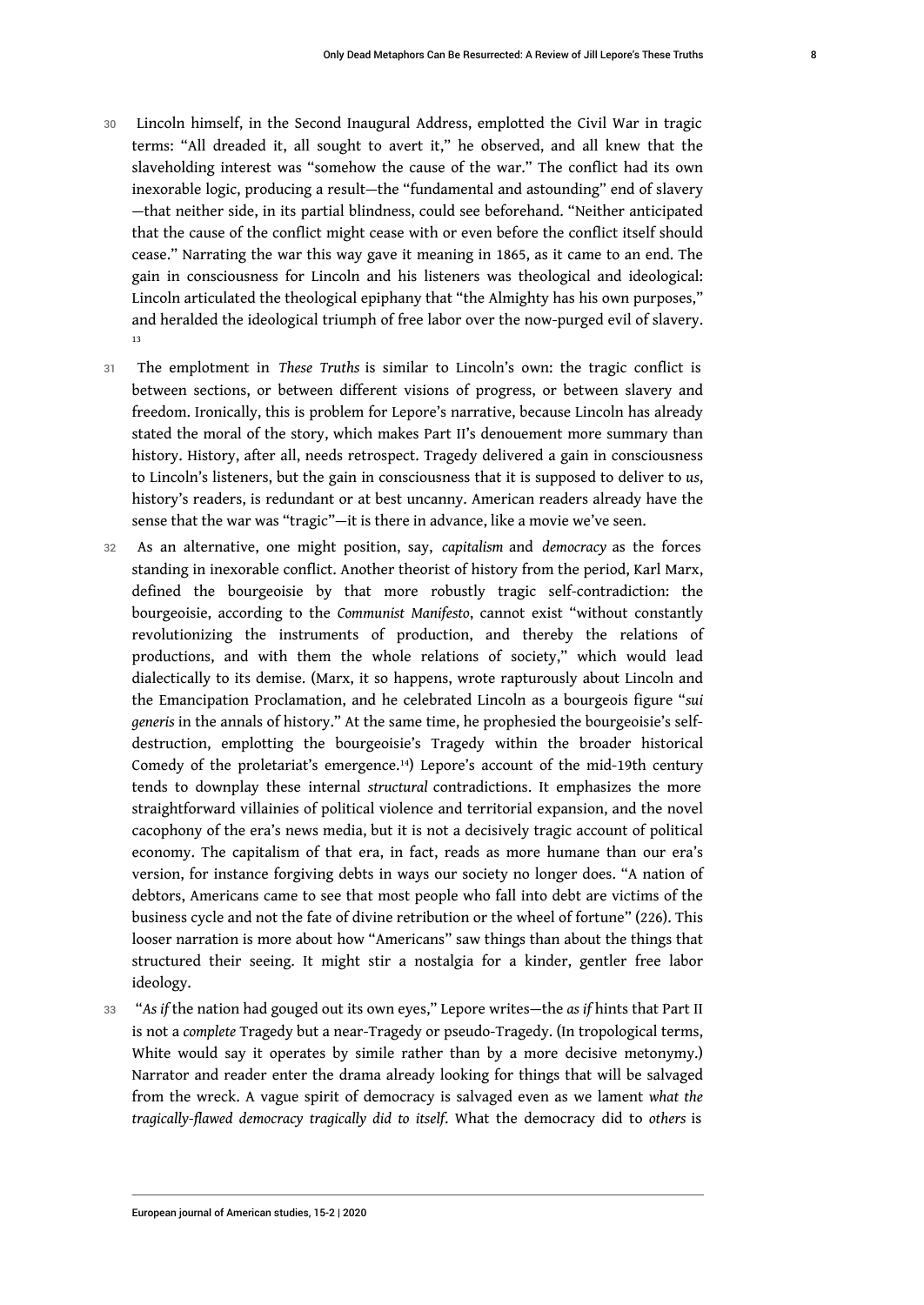attended to, certainly, but it is not an essential element of the consciousness gained in the denouement.

- <sup>34</sup>It is instructive to read *These Truths* alongside *An Indigenous People's History of the United States*, by Roxanne Dunbar-Ortiz, which appeared in 2014. Like *These Truths*, it announces itself as a corrective to the standard story, though where Lepore's corrective takes the form of liberal reconciliation, Dunbar-Ortiz's is blistering. Both are, so to speak, post-revisionist narratives, though from opposite directions. *An Indigenous People's History* is an emphatically anti-national textbook: by design, it defies incorporation into any liberal American narrative, however demographically capacious that narrative may be. It is pitched against "post-civil-rights-movement US history revisionism"—that is, against the now-diversified historical canon, with its noble black heroes and its "nation of immigrants." It reveals the palliative veneer of "multiculturalism" to be "an insidious smoke screen meant to obscure the fact that the very existence of the country is a result of the looting of an entire continent and its resources," merely the last insult heaped on the injury of colonization and genocide: "With multiculturalism, manifest destiny won the day."[15](#page-18-13) These books are *narratively* irreconcilable, even at those moments when they range over similar territories of dispossession. Books in the tradition of Howard Zinn's *People's History of the United States*, like Dunbar-Ortiz's, do not have the structure of Tragedy or any other emplotment; they have the structure of a trial. As narratives, they appeal to a legal and moral authority that stands above the scene of the crime, as it were, and they pronounce a verdict.
- <span id="page-10-0"></span><sup>35</sup>In *These Truths*, certain kinds of art and certain kinds of technology, certain democratic expressions and certain technological inventions, can be celebrated, insulated from Tragedy, even if the era tips inexorably toward the Civil War. Photography, for instance: "A photograph stops time, trapping it like a butterfly in a jar," Lepore similizes. "No other kind of historical evidence has this quality of instantaneity, of an impression taken in a moment, in a flicker, an eye opened and then shut." Whitman thought "all art will be democratized" by photographs, and Frederick Douglass loved to pose for them. Photographs are democratic insofar as they "capture the ordinary, the humble, the speechless," insofar as they don't discriminate "between the rich and the poor, the literature and the illiterate, the noisy and the quiet" (273). Maybe. This is no longer romance, but it is not quite tragedy.
- <sup>36</sup>Lepore is also fond of Henry David Thoreau, who found in Walden Pond *just the right angle* from which to watch the train of industrialization go by. "Thoreau's experiment wasn't a business; it was an antibusiness; he paid attention to what things cost because he tried never to buy anything." Thoreau withdraws from the democratic wreck in order to preserve a liberal national narrative for future Lepores. *Walden* is read as if it was written deliberately for *us*, the national us: a message of calm and narrative continuity in a transhistorical bottle, an organic jam to be opened and savored in the ignobly mechanized era that will close the book. The pastoral is thus shielded from economic determinism. This is what is meant by Lepore's otherwise curious line, "Instead of Marx, America had Thoreau" (231). Thoreau can emerge, in his own time and in ours, as a gardener in the machine.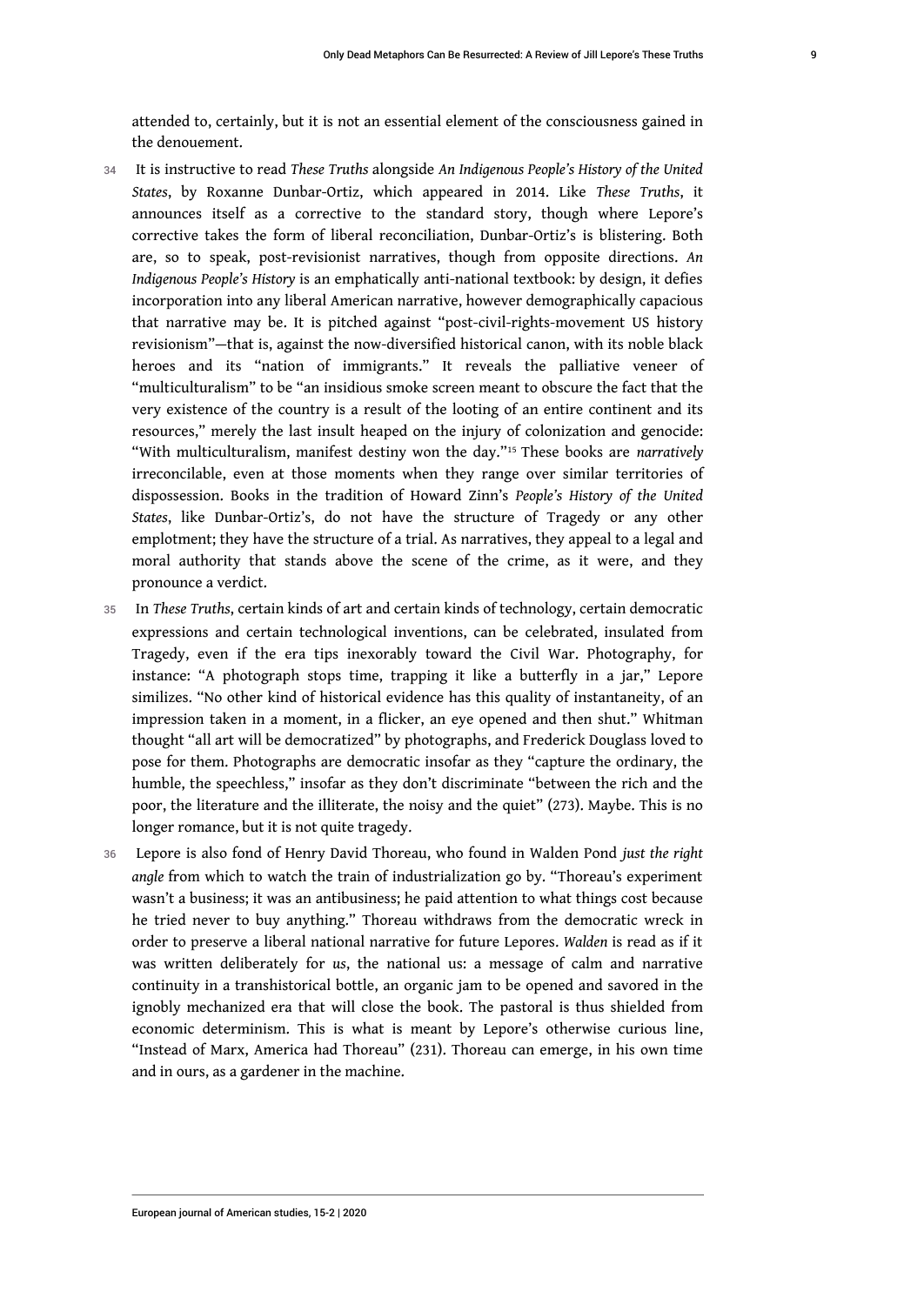# III.

- 37 Part III, THE STATE (1866-1945), chronicles the rise of the nation-state proper. It begins with Reconstruction and the emergence of Jim Crow. It acknowledges that, tragic catharsis of Civil War notwithstanding, the Confederacy "won the peace" even if it "lost the war" (360). The regime of Jim Crow spans the era, blatantly or mutedly, and it extends abroad: "The relationship between Jim Crow and the war in the Philippines was not lost on black soldiers who served in the Pacific," Lepore notes (369). (Part III is also an account of empire-building, although empire as such is rarely the focus in this inward-facing national history.[16](#page-18-14)) The immigrant restriction law of 1924 was a triumph for eugenics and an extension of "the black-and-white racial ideology of Jim Crow to new European immigrants" (410).
- <span id="page-11-1"></span><span id="page-11-0"></span><sup>38</sup>Still, even from within the darker moments, there comes the *articulation* of a liberal nationalism that Lepore can embrace. The articulation is given to Frederick Douglass, her favorite ideologue, who called for a "Composite Nationality" in 1869. (This is also the centerpiece of Lepore's subsequent programmatic essay, *This America: The Case for the Nation.*[17](#page-19-0)) Douglass's vision failed in his own time, but Part III will arrive at a *partial achievement* of it. Emplotted as a Comedy, Part III arcs toward America's rise to worldredemptive heights, to the creation of the New Deal and the victory of liberal democracy over fascism. I do not mean Comedy in the laughable sense; this era contains many of American history's more brutal aspects—lynching, for instance. To call it Comic is to see how even these brutalities, even these descents into hell, are assimilable into a broader narrative of resolution. The liberal international order stands as the *reconciliation*, the promise of redemption or fulfillment, toward which the Comic arc can bend.
- <span id="page-11-2"></span>39 The narrative lens falls on vivid personalities and ideologues who, as characters working *in*, *around*, and *against* THE STATE, illuminate a governmental ushering-in of harmony. Labor history and the history of capitalism, which do not lend themselves so tidily to the Comic emplotment, are relegated to the background. The history of populism is chronicled through the lives of Mary Lease and William Jennings Bryan, among others.<sup>[18](#page-19-1)</sup> Progressivism is given more real estate and more complexity, from Teddy Roosevelt and Woodrow Wilson (presidents and historians both), to legal thinkers, muckraking journalists, and well-intentioned but overzealous engineers of "efficiency." In general, "Populists believed that the system was broken," Lepore writes; "Progressives believed that the government could fix it" (364). From out of the Great Depression, at long last, comes the New Deal, which feels like a happy marriage. Franklin Roosevelt's rise to the presidency marked "a new brand of liberalism that borrowed as much from Bryan's populism as from Wilson's Progressivism" (431).
- <span id="page-11-3"></span>40 In this emplotment, American intervention in World War I was a betrayal, a diversion from the nobler course.[19](#page-19-2) The isolationism of the 1920s reads as the temporary absence or death of the hero before a return or resurrection in World War II and the Atlantic Charter. "The United States, a nation founded in an act of severing, had tied its fate to the fate of the world," Lepore waxes. "A nation that had refused to join the League of Nations had taken the lead in establishing its replacement." The Comic redemption is all the more satisfying after so long a winter. She is also careful to locate, in this period, the origins of the Civil Rights Movement, such as the "scattered sit-ins" organized by Pauli Murray beginning in 1939, as well as the germs of "what would become the UN's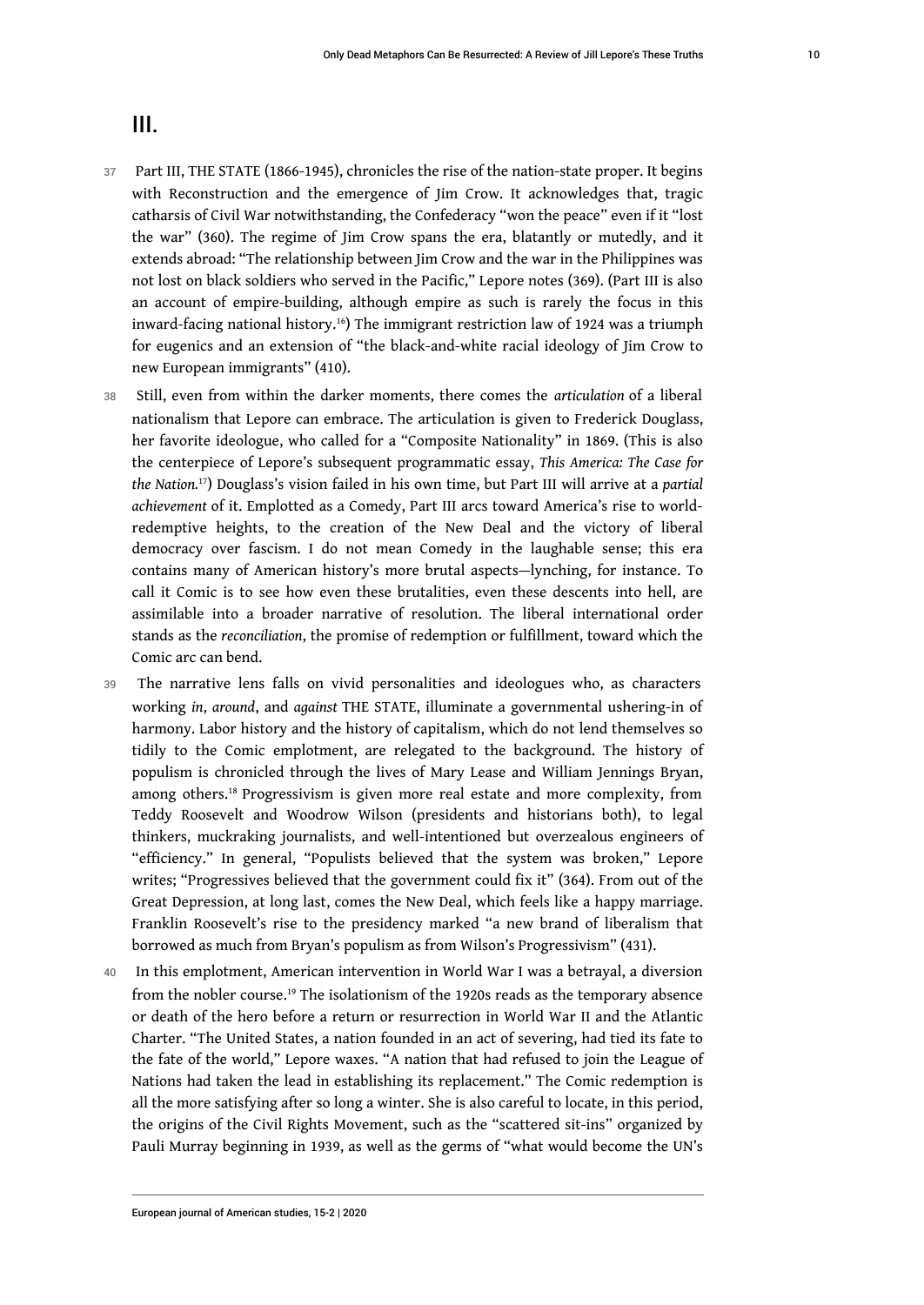<span id="page-12-0"></span>language of human rights." The American Dream is first dreamt here, too, a phrase coined in James Truslow Adams's *Epic of America* (1931)—another model for Lepore herself.<sup>[20](#page-19-3)</sup> The language of the American Dream will "stir leaders of later generations, from Martin Luther King Jr. to Barack Obama," even if noble dreams will become *mere* dreams in the melancholy irony of Part IV. The book ensures, that is, that these triumphs have a foot in the Comic narrative before Part IV whisks so much away.

- <span id="page-12-1"></span>41 Comedy does not mean unalloyed happiness; it is a measured achievement of harmony. "In Comedy," White observes, "hope is held out for the temporary triumph of man over his world by the prospect of occasional *reconciliations* of the forces at play in the social and natural worlds….the condition of society is represented as being purer, saner, and healthier as a result of the conflict among seemingly inalterably opposed elements in the world; these elements are revealed to be, in the long run, harmonizable with one another, unified, at one with themselves and the others."[21](#page-19-4) *Balance* prevails, in both plot and historical argument. Part III of *These Truths* balances undoubtedly bad things with redemptive things. World War II brought American concentration camps for Japanese Americans, "and yet the war cultivated new forms of resistance to the racial order." The violence was immeasurable, but "the millions of American sailors and nurses and airmen who fought on all four corners of the globe gained a cosmopolitanism unknown to any previous generation of Americans" (515).
- 42 While Part II gestured toward Greek tragedy, Part III invokes the rise of Rome, with overtones of Virgil's *Aeneid*. (The book boasts a parade of epic epithets—Billy Graham, "broad-shouldered and brylcremed"—and the epilogue will call "the American experiment" "a stirring, terrifying, inspiring, troubling, earth-shaking epic.") (788). The *Aeneid* tells of the Trojan king Aeneas' escape from the destruction of Troy by Greece, setting off with divine sanction to found Rome. Rome needed such an epic, and the emperor Augustus commissioned one. In *These Truths*, Reconstruction is something like an American Trojan War. From the Trojan Horse, in this analogy, spring the Ku Klux Klan and Jim Crow, the revenge of white supremacy, which sends the hero (America) into a period of wandering. Greece founded the epic tradition, and was therefore to be admired, but in Virgil's saga the Greeks have become perfidious villains. [22](#page-19-5) The *Aeneid* allows Rome *both* to supersede Greece *and* to carry on the Homeric tradition, just as *These Truths* allows the American Century both to supersede an ignoble past and carry on a Constitutional tradition.
- <span id="page-12-2"></span><sup>43</sup>Lepore's account never descends into sheer boosterism. As in the *Aeneid*, one feels the author's ambivalence about war and rage, a certain sadness about a warring world even as we read of our own civilization's ascendancy. Virgil is a prototype for all national historians writing from within the nation. The world around the hero descends into brutality, and the hero has no choice but to partake of it. The last chapter of Part III is titled "The Brutality of Modernity," but the brutality that is so grimly revealed, the Holocaust above all, is mostly elsewhere. Even with these melancholy reflections, the emplotment is ultimately Comic: victory in Europe, and an American-led redemption that can, one hopes, make modernity less brutal.

## IV.

44 The honeymoon is brief. Part III closed with a redemptive victory over fascism in Europe; Part IV, THE MACHINE (1946-2016), begins with the atomic bomb. Other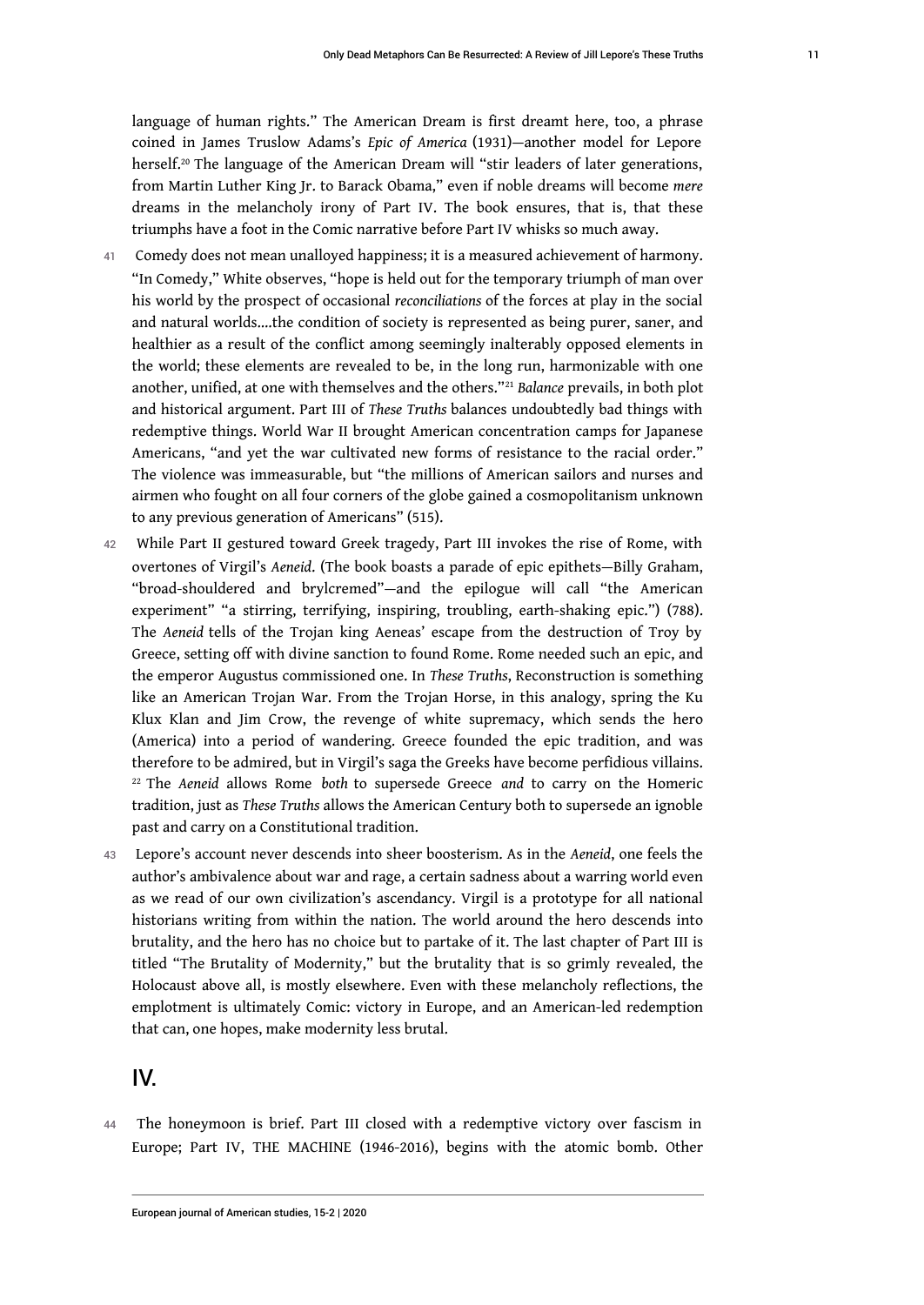machines follow: television, the appliances on display at the Kitchen Debate in Moscow, the mainframe computer, the personal computer, the Internet, the gun. The MACHINE is as capacious as the IDEA and is in fact the IDEA's nemesis. War becomes a kind of machinery: while the Comedy of Part III pointed auspiciously toward a welfare state, what happened instead was that "the United States built a national security state" (538). The Vietnam War is a mechanical as much as a moral failure. Lepore points to figures like the MIT social scientist Ithiel de Sola Pool (later author of *Technologies of Freedom*), who along with other modernization theorists convinced the Kennedy administration to commit more resources to Vietnam. "Convinced that, with enough data, a computer could simulate an entire social and political system, Pool would eventually earn a \$24 million contract from ARPA for a multiyear research project in Vietnam" (604). Bitterness is the prevailing mood. Often, potential benevolences are *reduced* to machinery. Science itself is made an instrument of war. Politics is corrupted by amoral "political strategists" and "well-paid political consultants," who are able to succeed because political discourse has been made mechanical by the odious technology of polling. Polls are flashbulbs that reveal everything yet illuminate nothing.

- 45 Technological change, in Part IV, is now more consequential than other kinds of change—political, geopolitical, moral. This is one reason why, for example, the end of the Cold War does not mark a fundamental historical shift. Americans may have imagined something grand when the Berlin Wall fell, but "they were unable to imagine the revolution in information technology that would resist regulation and undermine efforts to establish a new political order" (695). THE MACHINE thus names an era in which technological change hinders rather than catalyzes political progress. In contrast to the earlier emplotments, technological advance now creates the conditions of political regression, and renders moral or liberal victories fleeting. The causes of and preconditions for Donald Trump's election are shown to be decades old, or older. The vacuum didn't suddenly start sucking in 2016.
- <sup>46</sup>That mechanical background effectively determines *how ideas are expressed* and *which ideologies prevail*. Conservatism prevails because powerful conservatives are more cynical than liberals, and because they capitalize more cleverly on the new mechanics of politics. Liberalism, meanwhile, alienates itself from the people—first through an understandable worry about mass politics in the wake of fascism, eventually by cultural elitism and suspicion of mass culture, and finally by an embrace of a "knowledge economy." (There are exceptions: Dwight Macdonald personified the liberal disdain for mass culture but he also, in a heroic *New Yorker* article in 1963, made plain "the atrocity of poverty in an age of affluence" [611].)
- 47 One noble and paradigmatic liberal in this account is the journalist Edward R. Murrow, who, at the close of Part III, was Lepore's lens onto the Holocaust. In the 50s, Murrow maintains a "faith in the American creed, in the triumph of reason over fear, in progress over prophecy." But it is "a shaken faith." Liberals like Murrow are admirable *only to the extent that they discern their own predicament*; their discernment does not lead to effective action. "Between the unreasoning McCarthy and the coldly calculating computer," Lepore has him wonder, "where was the independent-minded American voter, weighing facts and searching for truth?" (565). Aeneas has to navigate between Scylla and Charybdis; America will crash stupidly into both.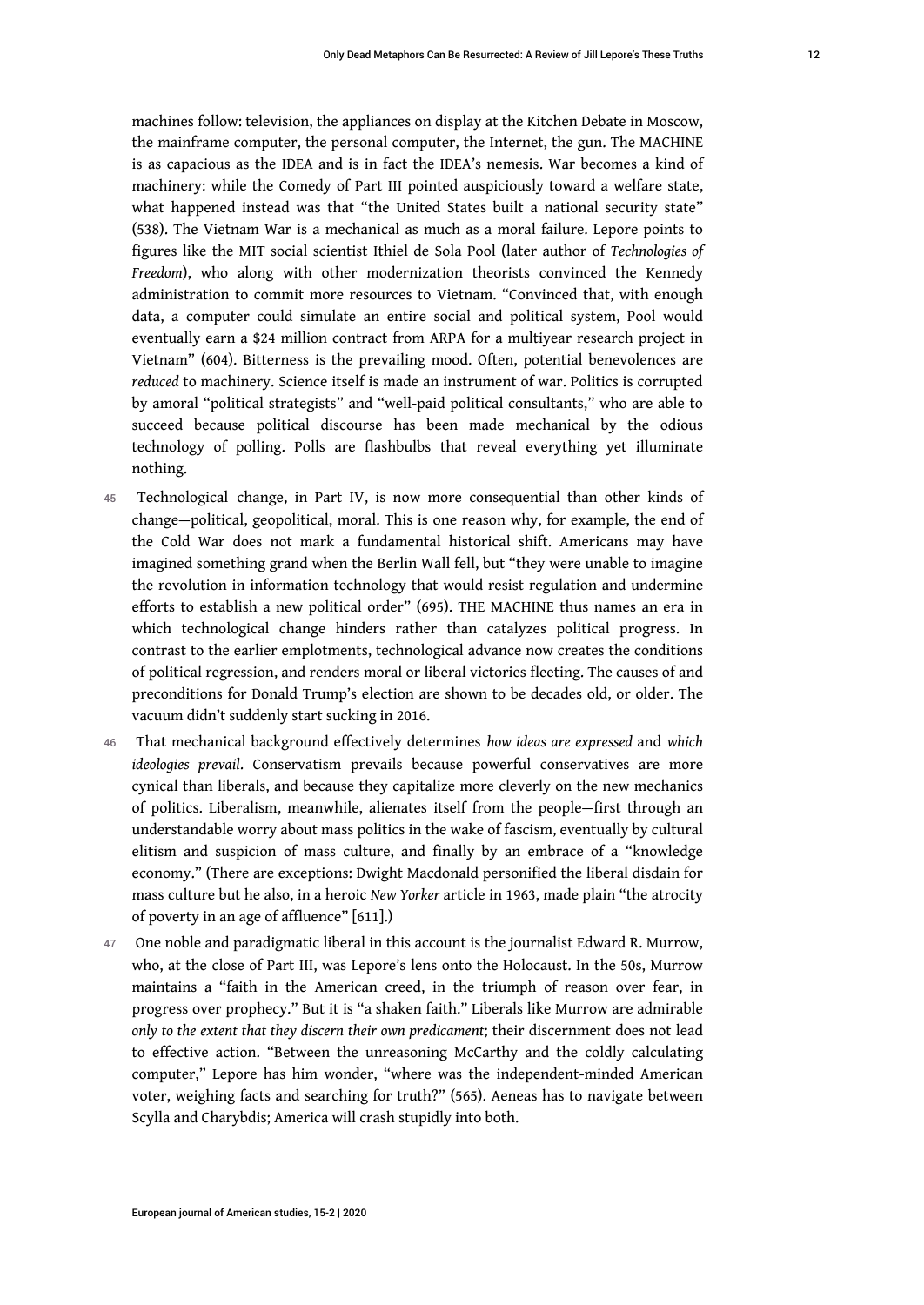- <span id="page-14-0"></span>48 Part IV is emplotted as a Satire. Its world is not laughable, and there is much to lament, but Satire tends toward wry fatalism rather than catharsis, toward melancholy rather than outrage. The righteous outrage of the Vietnam era is given a place, to be sure. Noam Chomsky, after all, also exposed the machinery of foreign policy and mass media; the key term of *Manufacturing Consent* (1988) is "manufacturing." [23](#page-19-6) But Satire will render righteousness feckless and pitiable. In 1969, Lepore writes, Chomsky argued that "much of academic life in the United States—the production of knowledge itself—had been suborned for the purpose of waging a grotesque war in which all the courage had been shown by the young, by young soldiers who fought the war, and by young students who protested it" (635). Chomsky's reckoning comes across as necessary *then*, but it will slide down a slope toward self-defeating shrillness.
- 49 Leftist critiques of liberal or American mythologies are damned with faint praise and then crunched into the plot of political breakdown. Of revisionist history: "A revolution on the streets produced a revolution in scholarship: a new American past" (635). Yes, it was "long overdue," "but in the context of the war in Vietnam, questioning academic authority and pointing out the biases of experts began to slip into a cynicism about truth itself." This is a straw man. "In some corners of the left, the idea that everything was a lie became a fashionable truth," Lepore laments. "Poststructuralism and postmodernism suffused not only American intellectual life but American politics, too. If everything is politics, and politics is a series of lies, then there is no truth" (636). The *reductio ad absurdum* is irritating, yet necessary for the broader emplotment: even the dissents that Lepore herself might agree with have to become *mechanical versions of themselves*—doomed, in effect, to manufacture their own dissent—in order to fit into the grinding erosion of enlightened truth.
- 50 The Civil Rights Movement is an episode of genuine moral heroism, but it does not endure. Thurgood Marshall is a heroic figure, not least for his abiding faith in the Constitution, but even Marshall must face the fact that successful civil rights litigation depended to an extent on the Cold War. (Everyone gets a simile, and Marshall's is a "thin mustache as pointed as a punctuation mark"—fine, but *which* punctuation mark?) He ends up both fighting and dancing with that machinery: "The Cold War would keep overshadowing the civil rights movement, and also propelling it forward" (586). Lepore also notes the downsides of court-driven, rights-based desegregation, which "often resulted in black teachers losing their jobs" (581).
- 51 Martin Luther King, Jr.'s "I Have a Dream" speech, in this emplotment, is a majestic portal in time to an earlier and more dignified plot: "It was as if every bell in every tower in every city and town and village had rung." Another *as if*: the simile indicates that King was both saint and anachronism. In mechanical reality, people watched the speech on television. Two years later, during the Watts riots of 1965, "King flew to Los Angeles and preached nonviolence; no one really listened." The machinery of Army tanks and helicopters that crushed the riot prefigures the militarized police of our own day. "From the outside, it looked as if rights had been answered with riots, as if the entire project of liberalism were collapsing in on itself" (623).
- 52 Part IV sometimes foregrounds the direct origins of our own present—Donald Trump first appears as the protégé of the odious Nixon hand Roy Cohn—or it offers *prefigurations* of our own present. Before Cambridge Analytica, there was Ithiel de Sola Pool's Simulmatics Corporation, a machine for political data first deployed in John F. Kennedy's election*.* The Cold War-era debate over a nuclear winter—the projected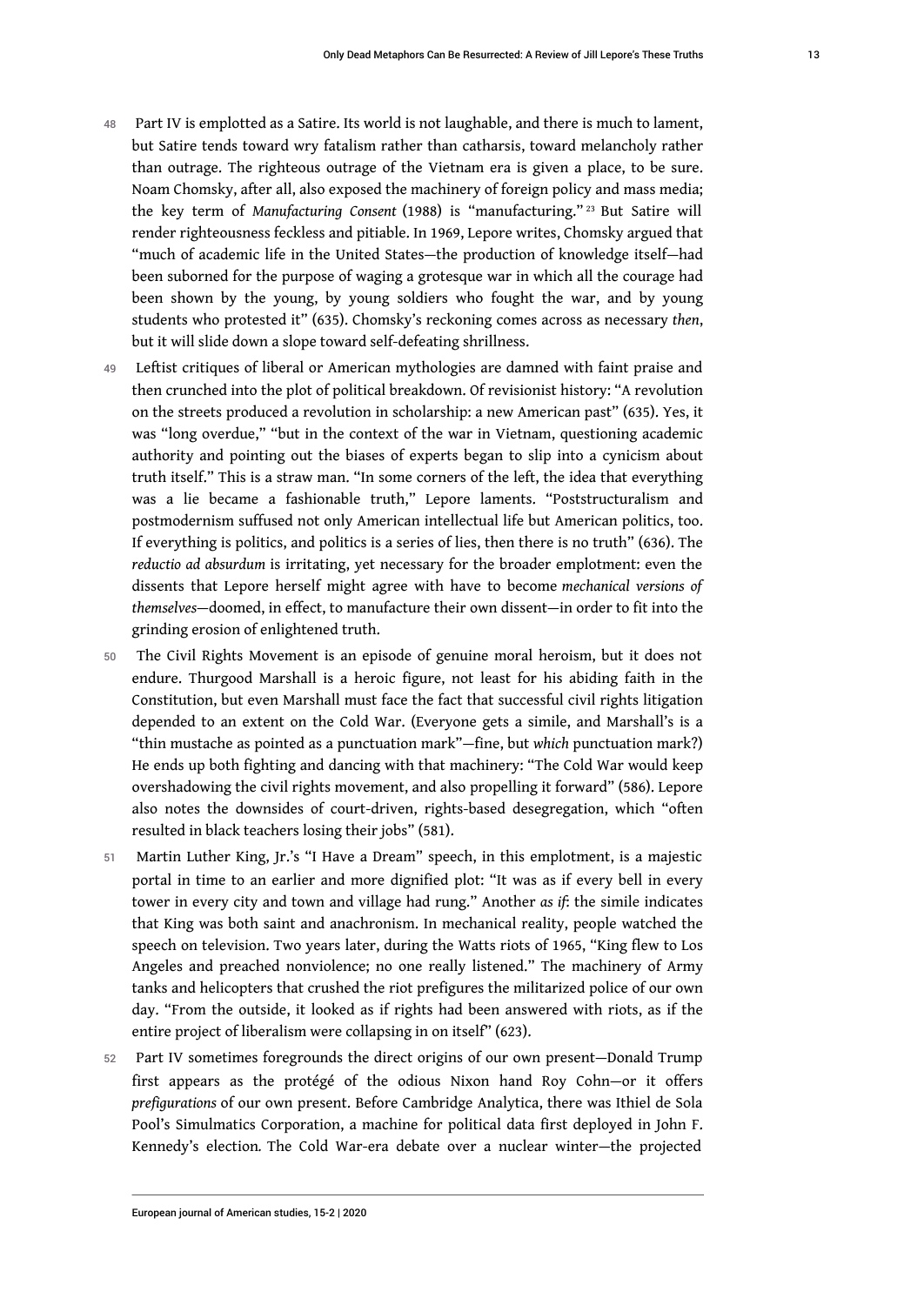environmental impacts of a nuclear war—marks the moment when "conservatives extended their longstanding critique of the 'liberal bias' of the media to science." That episode thus "established the themes and battle lines of the debate over climate change" (682-683). One senses history repeating itself, first as farce and then as bigger farce.

- 53 Themes and figures from the earlier in the book can now make an ironic return. "Fake news" is as old as fascism. Our era's ideological polarization looks a lot like the polarization of the 1920s. Slaveowners before the Civil War were a "1 percent" that "deployed the rhetoric of states' rights and free trade …, but in fact they desperately needed and relied on the power of the federal government to defend and extend the institution of slavery" (223). The telegraph prefigures the Internet, though the Internet —a machine of shame, loneliness, and hatred—is so much worse (772).
- <span id="page-15-0"></span>54 The reader is thus equipped to measure our own era against the past. The sequel does not come off well. There are echoes across time, certainly, but the moral and aesthetic satisfactions of previous emplotments are negated or made unavailable. Satire, in White's terms, "presupposes the *ultimate inadequacy*" of the other emplotments' visions of the world. It "signals a conviction that the world has grown old." [24](#page-19-7) And so our era is not Tragic, but absurd. At least the Tragic phase could sustain some moral and aesthetic depth; even the grief-in-advance that Lepore finds poetically expressed in the pre-Civil War years is unavailable in our era. *Our* protagonists are ignoble or stupid rather than grand and grandly flawed. The similes reflect this. In the 1850s, it was "as if" the nation gouged its own eyes out with something like tragic grandeur; the closest our era comes is Lyndon Johnson, passing a tax cut that undermines the Great Society program, "as if he'd cut off one of his own feet" (618).
- 55 Our era is not a Comedy, but an anti-comedy. Where THE STATE arrived at a harmonious marriage, in the form of the New Deal coalition and the liberal international order, THE MACHINE arrives at hideous mis-marriages. In an earlier era, the Left had achieved *some* "solidarity across difference" (a good marriage), but it "abandoned" that solidarity "in favor of the meditation on and expression of suffering, a politics of feeling and resentment, of self and sensitivity" (a divorce and a bad remarriage) (701). The Right, meanwhile, marries the worst of mass politics to the worst of plutocracy. "Populism" ends up in an absurd situation of trans-ideological bigamy: "If the Tea Party married populism to originalism, Occupy married populism to socialism" (759). (These -*isms* are stretched thin, and veer into tendentious false equivalence.)
- 56 The quests of our era are not Romantic but perverse. Lepore has proper scorn for the "New Democrats" of the Democratic Leadership Council. The Clinton-era Democratic party became "technocratic, meritocratic, and therapeutic." Democrats believed personal computers would pollinate the empowered, therapeutic *self*, but the computer proved to erode that self—which was an anemic model of selfhood to begin with. Democrats made a fetish of market competition but only ushered in Google, here correctly identified as the largest and most insidious monopoly of all time. "The party stumbled like a drunken man," Lepore writes, "drunk with technological utopianism" (696).
- <sup>57</sup>Left-liberalism no longer strives for *equality* but for *identity*. Such a quest drifts not toward actual fulfillment but toward feckless martyrology. The moral heroes of the post-1945 era remain sources of sentimental inspiration but are useless as pragmatic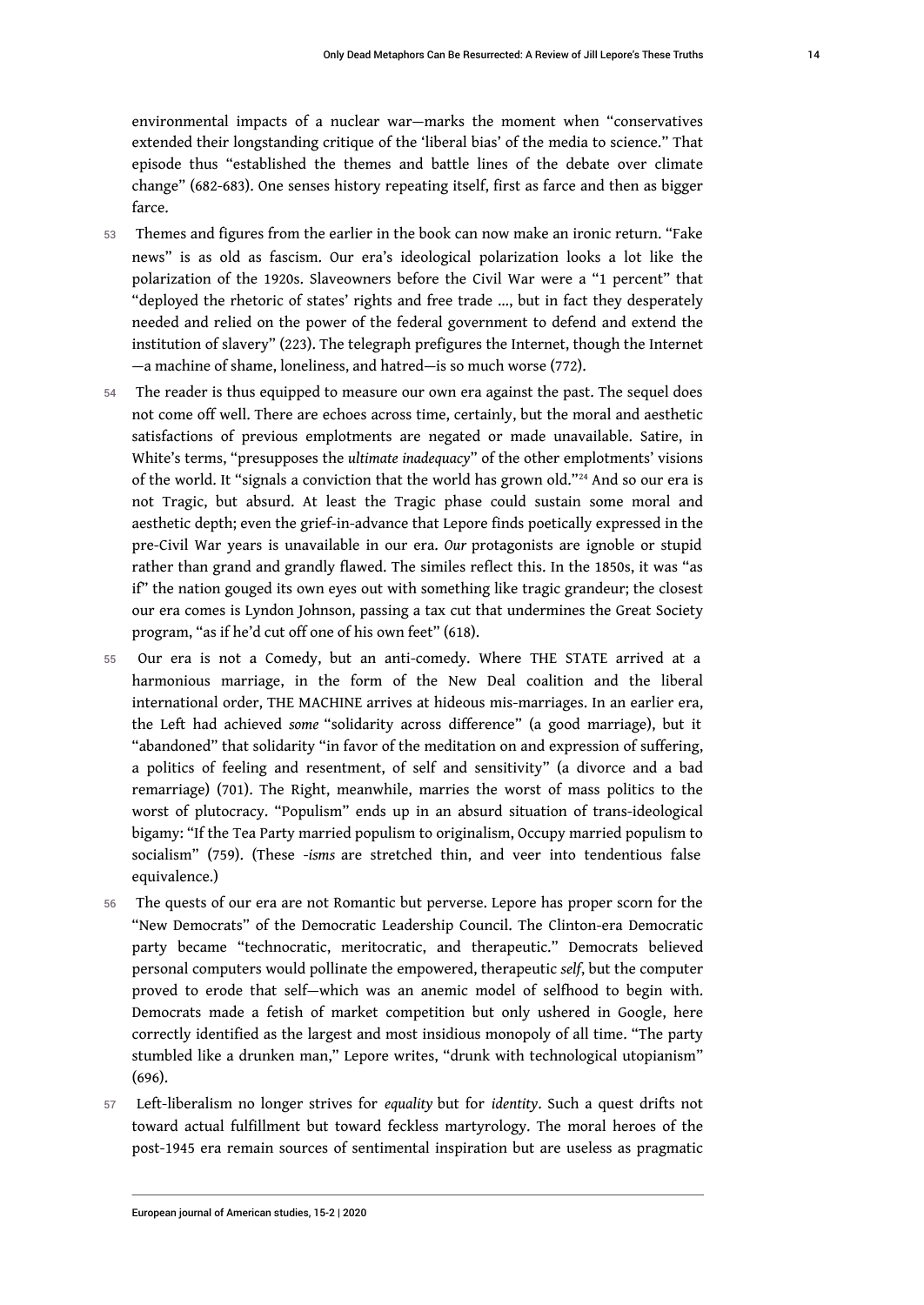models, despite their indisputable nobility. Identity politics, this account would suggest, will ultimately bring little more than the bitter satisfaction of righteous suffering. And it will lose to a reactionary conservatism that also strives for identity, albeit in a more demonic form.

- 58 The narrative of Part IV thus threatens to negate everything that has come before, leaving us in a state of dismal irony. Americans "believed they were fighting for the meaning of America, but, really, they were fighting for raw political power" (691). Even the book's aspirational title, *These Truths*, turns grim: the enlightened Romance of a *we* that can *hold these truths* devolves into a farcical *we* that bickers over incompatible certainties, *this truth* divorced from *that truth*.
- 59 \* \* \*
- 60 A Romance from which emerges a Tragedy, out of which climbs a Comedy that devolves into a Satire. That is what the national history *is*. Even when it drifts toward bitter lamentation, *These Truths* has a pleasing rhythm—a rise and a fall, followed by a second rise and a second fall. One can disagree with these emplotments while acknowledging that the narrative architecture, *as a narrative architecture*, is an achievement of writing and assembly.
- 61 In the theoretical tradition of White's *Metahistory*, Romance, Tragedy, Comedy, and Satire are really the only four ur-emplotments in the Western historical imagination, which, if true, would make *These Truths* that rarest of achievements: the total work of history. A *Gesamtgeschichte*. A quadruple threat! So perfectly do the parts line up with these emplotments that my paranoid mind did wonder whether Lepore reverseengineered the book from *Metahistory*, or from Northrop Frye's *Anatomy of Criticism*, or from some older theory of literary archetypes. That would be its own remarkable feat.
- 62 A reverse-engineered history becomes its own circular proof: if those archetypal narratives are, so to speak, the fundamental ingredients of historical consciousness, and if a national history can sustain all four of them, then that national history has, in some mythic or Hegelian sense, fully realized and fully transcended itself. But in *These Truths*, cunningly, each of the emplotments leaves *a deliberate sliver of non-resolution*; each of them yearns for closure. That yearning for closure becomes *our* yearning for closure. The national narrative arrives at the threshold of the reader's experience of the present moment and swells our experience of the present with historic import. This, we feel, is what a national history is *for*. A reader's absorption into the book effects a mystical absorption into the life of the nation: we are metamorphosed into citizen-readers, keen to rescue the protagonist, who is after all an extension of ourselves.
- $63$  \* \* \*
- 64 And yet the spell will break. Stepping back to the book's outermost frame—to the question of whether a people can govern themselves "by reflection and choice" rather than "by accident and force"—you may find yourself breaking the taboo and answering: No. If the national history has run its grand historical cycle, as the book's narrative form would suggest, then is it really possible to revive the enlightened romance? *These Truths* is both occasioned and constrained by its enormous civic purpose. It cannot entirely give up on "the people," since that would undermine its stated commitment to democracy and popular sovereignty. Since it doubles as an assignable US history textbook, it has to assume that the people are in fact educable. It has no choice but to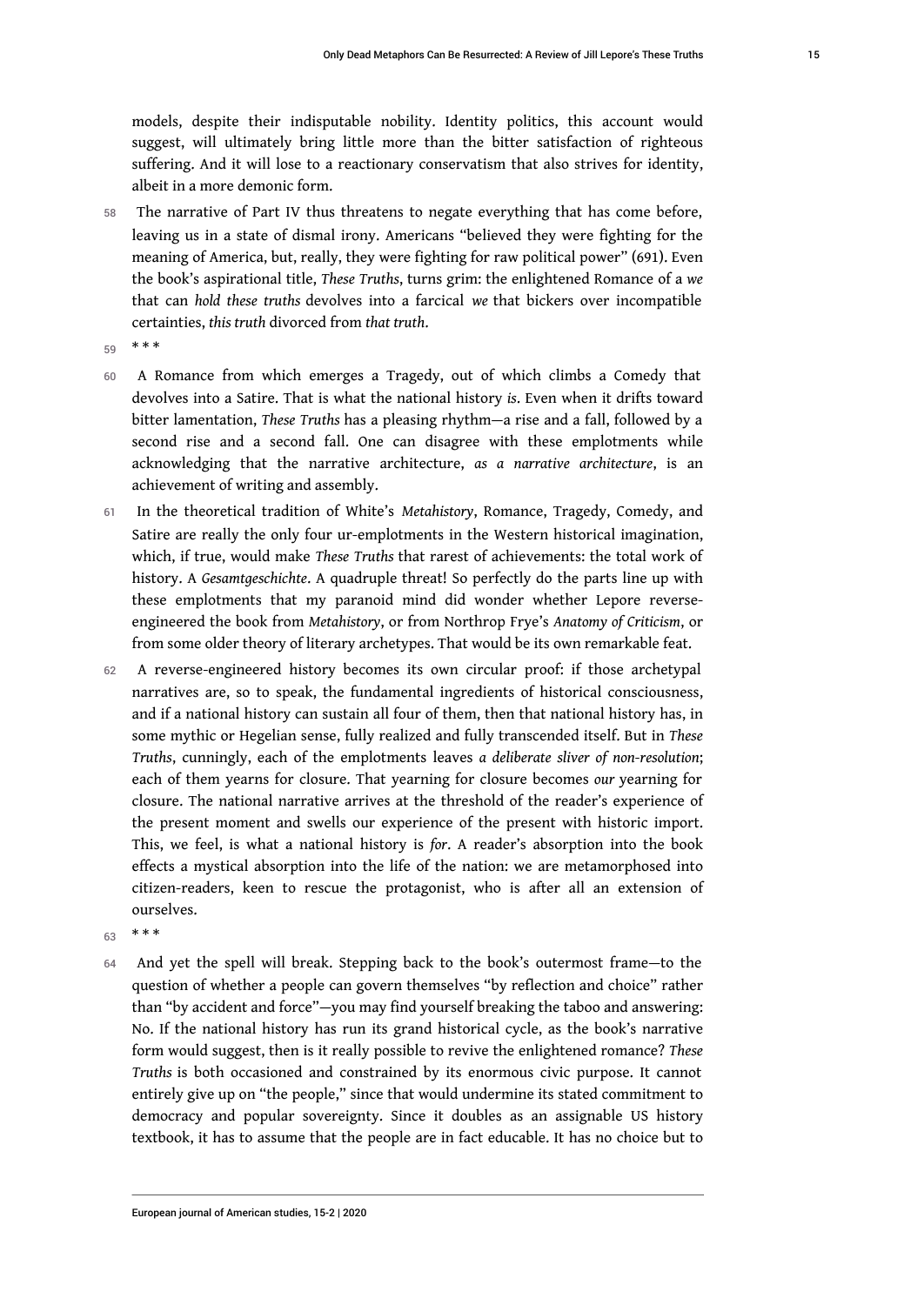hang from a cliff, though the question and the cliff we're hanged from are ideologically routine.

- 65 Hope, if there is hope, lies in old poetry and the power of wishful thinking. In 1849, Longfellow began writing a poem called "The Building of the Ship," Lepore writes, "about a beautiful, rough-hewn ship called the *Union*." He wrote two endings for it. The first was despairing, for "he could imagine nothing but disaster for this worthy vessel." Then Charles Sumner "convinced Longfellow that the Union might yet be saved, and that he ought to write a more hopeful ending to his poem." That's why we have Longfellow's more hopeful ending: "Sail on! Sail on! O Ship of State! / For thee the famished nations wait! / The world seems hanging on thy fate!" (259-260). That's the version FDR memorized and sent to Churchill, who then read it on the radio. *These Truths* pulls this nugget up through the narrative layers of tragedy and farce and holds it aloft. Longfellow's poem is a miniature for the book itself, in which the first yes-or-no question gives way to a second yes-or-no question, more desperate and sentimental: *Can we change the ending*?
- <sup>66</sup>Can history help? Could it have helped? *This* national history might well reflect a genuine liberal hope that it can. It insists that nations need poetic mystifications, even if we admit that they are, after all, only mystifications. But it is also a self-conscious exercise in the genre of national history—hence its stylized archaism, from the intro ("the Question Stated") to the epilogue ("the Question Answered"), to the bedraggled master metaphors of *the storm* and *the ship of state*. "To steer that ship through wind and wave," the epilogue finally concludes, a new generation of Americans "would need to learn an ancient and nearly forgotten art: how to navigate by the stars" (789). The poetry of nationalism on which *These Truths* ultimately relies itself becomes, well, mechanical.
- 67 The most obvious problem with the metaphor of the ship of state is that it has little to say about the ocean, nor about the ship poisoning the ocean it sails on—nor, for that matter, about other ships. But this is, by design, a book for the readers still on that ship, which for narrative purposes is the only ship, and if I am honest, I too would prefer that the ship not sink. National histories are mystification machines, but a salutary remystification of the American past is better than nothing.

## NOTES

<span id="page-17-0"></span>**[1.](#page-2-0)** Sacvan Bercovitch, *American Jeremiad* (Madison: University of Wisconsin Press, 1978). The journalist and historian Frances FitzGerald's reflections, in 1979, on history textbooks in the twentieth century are worth a mention here, for she keenly identified the predicament of "democratic histories" in a bureaucratized age. Any work of civic-minded history will have to place history's "moral burden" somewhere, FitzGerald argued—it is built into the genre. And starting in the 1930s, high school textbooks "developed the habit of displacing [the moral burden] from the real offenders onto the heads of children." The readers, that is, become "the people" on whom the duty of democracy falls. "Their history is a catechism, except that it deals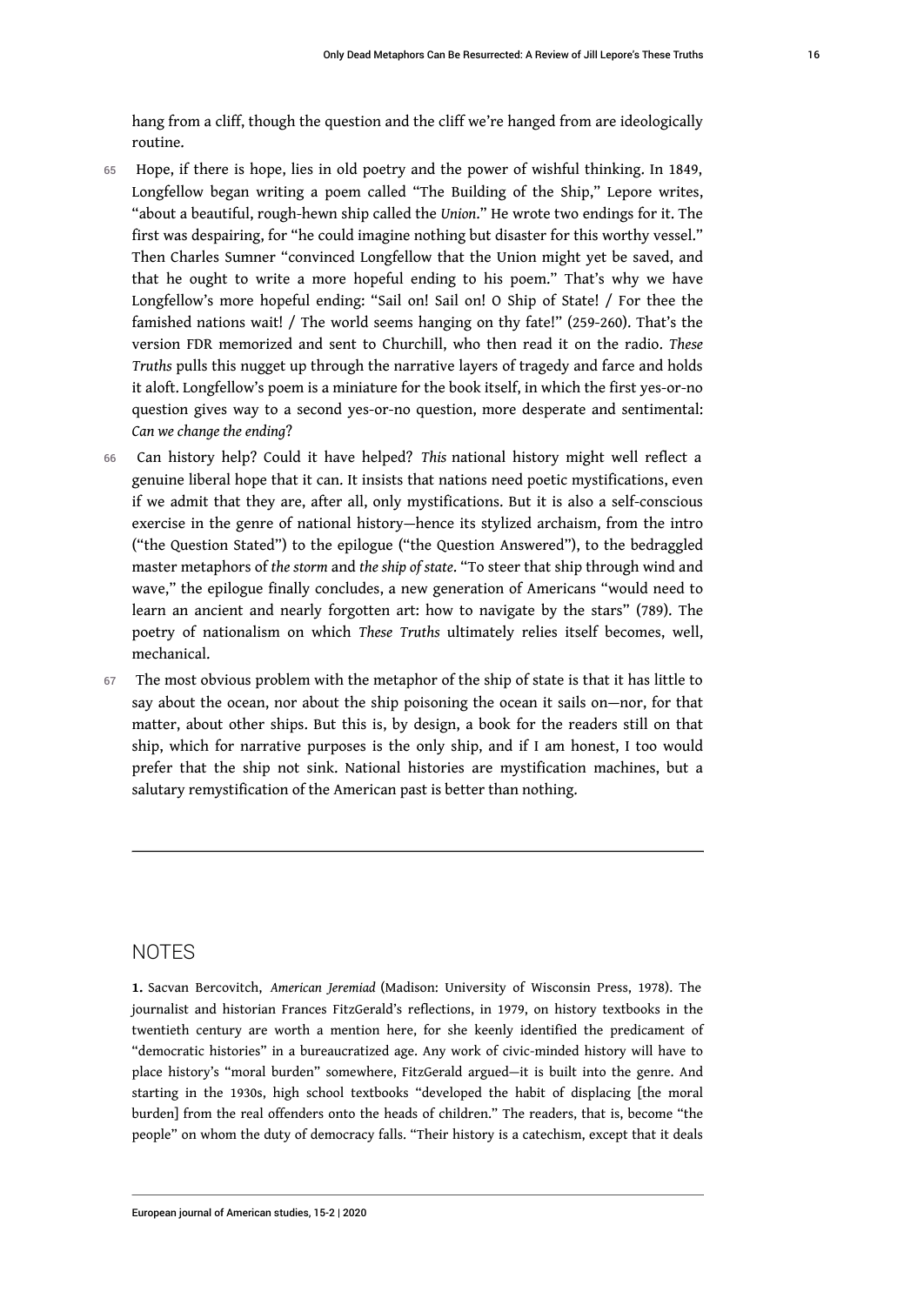with institutions, not individuals. In its flatness and its uncritical conformism, it is a kind of American Socialist realism." Frances FitzGerald, *America Revised: History Schoolbooks in the Twentieth Century* (Boston: Little, Brown, 1978), 161-162.

<span id="page-18-0"></span>**[2.](#page-3-0)** Mark Twain, *The Innocents Abroad; or, The New Pilgrims' Progress* (Hartford: American Publishing Company, 1869), 336.

<span id="page-18-1"></span>**[3.](#page-3-1)** Georg Wilhelm Friedrich Hegel, *Lectures on the Philosophy of History*, trans. John Sibree (London: Henry G. Bohn, 1857), 23.

<span id="page-18-2"></span>**[4.](#page-3-2)** Jill Lepore, *These Truths: A History of the United States* (New York: W.W. Norton, 2018), xvi, hereafter cited parenthetically.

<span id="page-18-3"></span>**[5.](#page-4-0)** Christine DeLucia, "The Vanishing Indians of *These Truths*," *LA Review of Books* (January 10, 2019), https://lareviewofbooks.org/article/the-vanishing-indians-of-these-truths/; Richard White, "New Yorker Nation," *Reviews in American History* 47 no. 2 (June 2019), 159-167.

<span id="page-18-4"></span>**[6.](#page-5-0)** These events are the focus of Lepore's earlier book, *New York Burning: Liberty, Slavery, and Conspiracy in Eighteenth-Century Manhattan* (New York: Alfred A. Knopf, 2005).

<span id="page-18-5"></span>**[7.](#page-5-1)** The classic account of Virginia is Edmund S. Morgan, *American Slavery, American Freedom: The Ordeal of Colonial Virginia* (New York: Norton, 1975).

<span id="page-18-6"></span>**[8.](#page-6-0)** Jane Franklin is the subject of Lepore's earlier book, *Book of Ages: The Life and Opinions of Jane Franklin* (New York: Alfred A. Knopf, 2013).

<span id="page-18-7"></span>**[9.](#page-6-1)** Hayden White, *Metahistory: The Historical Imagination in Nineteenth-Century Europe* (Baltimore: Johns Hopkins University Press, 1973), 8-9.

<span id="page-18-8"></span>**[10.](#page-7-0)** Ibid., 161.

<span id="page-18-9"></span>**[11.](#page-8-0)** George Bancroft, *Oration Delivered on the Fourth of July, 1826, at Northampton, Massachusetts* (Northampton, 1826), 20; Lepore, *These Truths*, 185.

<span id="page-18-10"></span>**[12.](#page-8-1)** White, *Metahistory*, 9.

<span id="page-18-11"></span>**[13.](#page-9-0)** Abraham Lincoln, Second Inaugural Address, March 4, 1865, in *The Collected Works of Abraham Lincoln* (New Brunswick, N.J: Rutgers University Press, 1953), 8:332-333.

<span id="page-18-12"></span>**[14.](#page-9-1)** Karl Marx, "On Events in North America," translated and reprinted in *On America and the Civil War*, ed. Saul K. Padover, The Karl Marx Library, vol. 2 (New York: McGraw-Hill, 1972), 222. Marx's article originally appeared in the Vienna newspaper, *Die Presse* (October 12, 1862). White, *Metahistory*, chapter 8.

<span id="page-18-13"></span>**[15.](#page-10-0)** Roxanne Dunbar-Ortiz, *An Indigenous Peoples' History of the United States*, Revisioning American History (Boston: Beacon Press, 2014), 5. In both texts, the violent past speaks directly to present, though in different ways. Lepore's epilogue frames the Charlottesville riots of 2017 as a grimly poetic return of the Civil War: "In Charlottesville, Virginia, where a statue of Robert E. Lee had been slated to come down, armed white supremacists marched through the city; one ran down a counter-protester and killed her, as if the Civil War had never ended, she the last of the Union dead." Lepore, *These Truths*, 787. For Dunbar-Ortiz, it is a straight line from the first permanent English colony of Jamestown, Virginia, founded in 1607, to the Virginia Tech mass shooting 400 years later, in 2007—with no "as if" to shield the present from the past. "The Virginia Tech killings were described... as the worst 'mass killing,' the 'worst massacre,' in US history." Dunbar-Ortiz notes. "Descendants of massacred Indigenous ancestors took exception to that designation." Central to this narrative of America, and built into the American psyche, is the deep continuity of frontier violence. "The shooter himself was a child of colonial war, the US war in Korea." What Lepore called "unsettling ironies" cannot, in Dunbar-Ortiz's account, be resettled. Dunbar-Ortiz, *An Indigenous People's History*, 175.

<span id="page-18-14"></span>**[16.](#page-11-0)** Here it is worth mentioning another historical synthesis from 2018 that is aimed at a general reader. Daniel Immerwahr's *How to Hide an Empire: A Short History of the Greater United States* (New York: Farrar, Strauss & Giroux, 2018) could stand as a geographical inverse of Lepore's *These Truths*. is framed not around the fate of IDEAS but of territory. It is a chronicle of the American possessions that are not part of the continental United States. Those possessions include places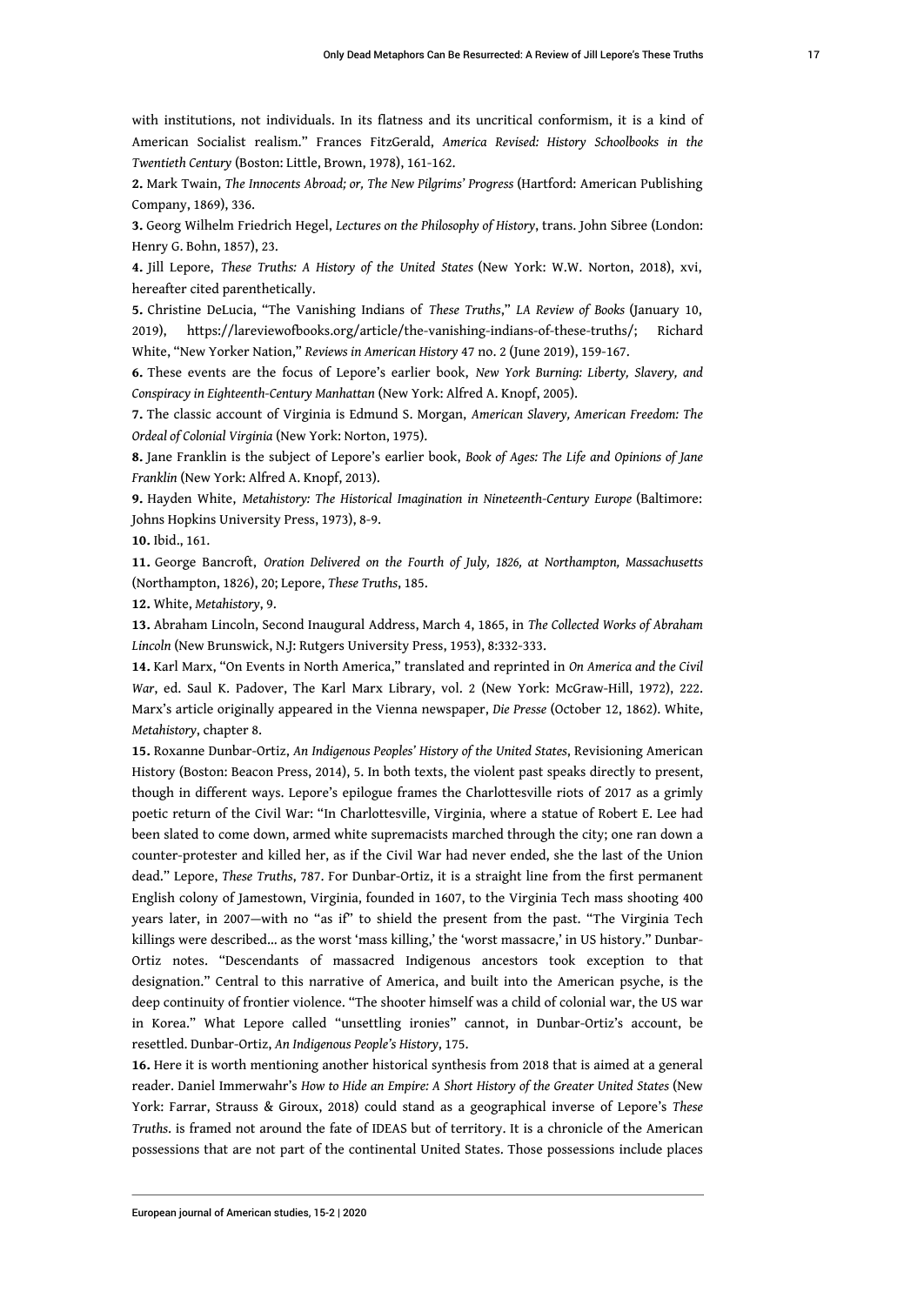that became states, like Hawaii and Alaska, and places that did not become states but were nevertheless bombed along with Pearl Harbor. It also includes the uninhabited Pacific Islands that were acquired for their agriculturally useful bat guano in the 19th century, and the eight hundred or so military bases that make up the American "pointillist empire" of our own time. Immerwahr's narration tends, revealingly, toward the mode of Satire, befitting a long and often murderous farce.

<span id="page-19-0"></span>**[17.](#page-11-1)** Jill Lepore, *This America: The Case for the Nation* (New York: Liveright Publishing Corporation, 2019).

<span id="page-19-1"></span>**[18.](#page-11-2)** Starting that history with Mary Lease lets Lepore trace a "female political style" that drove populism, at times heroically. But the style turns toxic in the cynical pseudo-populism of the twentieth century: Richard Nixon's aggrieved and "maudlin" Checkers Speech marks one culmination of it. Lepore, *These Truths*, 331, 563.

<span id="page-19-2"></span>**[19.](#page-11-3)** That betrayal, in Lepore's account, tarnishes figures who are otherwise heroic. W.E.B. Du Bois first enters the narrative as a cool-headed sociologist who turns heroically radical upon witnessing the brutality of lynching: in 1899 he cast aside dry academic inquiry "and decided that 'one could not be a calm, cool and detached scientist while Negroes were lynched, murdered and starved.'" (370). He was then "brought to heel" in 1916, and drifted with the tide of militarism: "Let us, while this war lasts, forget our special grievances and close our ranks," he wrote, "shoulder to shoulder with our white fellow citizens and the allied nations that are fighting for democracy" (396). But Du Bois will reemerge in the second world war to "put pressure on local and state institutions, and especially on the federal government, to dismantle desegregation" (496).

<span id="page-19-3"></span>**[20.](#page-12-0)** James Truslow Adams, *The Epic of America* (Boston: Little, Brown, and Company, 1931).

<span id="page-19-4"></span>**[21.](#page-12-1)** White, *Metahistory*, 9.

<span id="page-19-5"></span>**[22.](#page-12-2)** I have relied on Stanley Lombardo's translation. Virgil, *Aeneid*, trans. Stanley Lombardo (Indianapolis: Hackett Publishing Company, Inc., 2005).

<span id="page-19-6"></span>**[23.](#page-14-0)** Edward S. Herman and Noam Chomsky, *Manufacturing Consent: The Political Economy of the Mass Media* (New York: Pantheon Books, 1988).

<span id="page-19-7"></span>**[24.](#page-15-0)** White, *Metahistory*, 10.

## ABSTRACTS

Traditionally, U.S. history textbooks announce a civic function when aimed at U.S. readers: they exist to read America into the future, to imply a futurity for the American "experiment." But present-day political breakdown has presented deep challenges for the familiar national narrative. Jill Lepore's recent synthesis—*These Truths: A History of the United States* (2018)—is the most prominent such text to emerge in the wake of the 2016 presidential election. It represents the pinnacle of liberal nationalist historiography and will likely take its place on college syllabi inside and outside the United States. It is also the most substantial attempt in recent years to revive the national history as a serious intellectual genre. This essay takes the form of a narratological interpretation of *These Truths*. The book is an occasion to consider what national history *is* and what it is *for*.